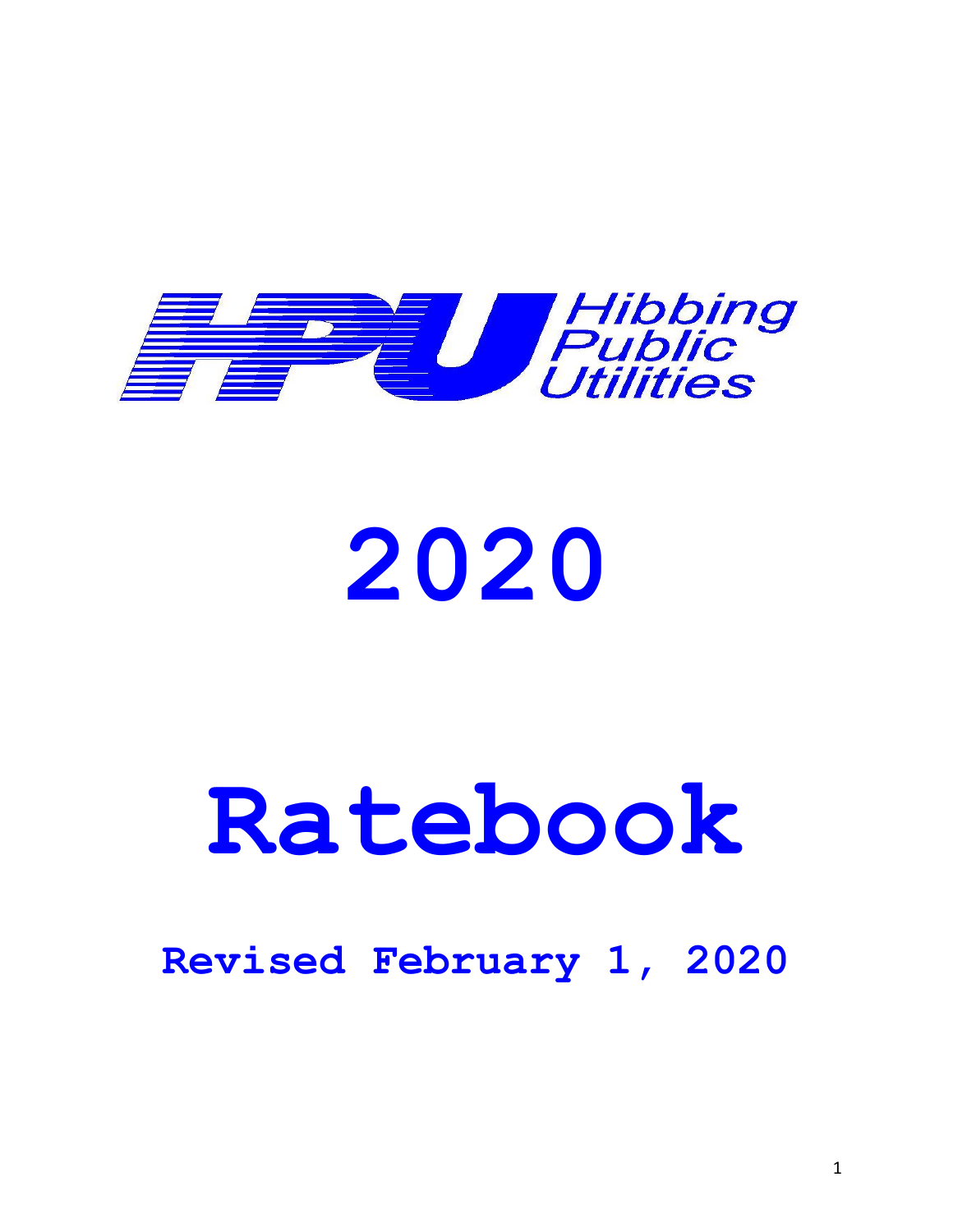### GENERAL RATE PROVISIONS

### **Connection Charges**

No charge shall be made for nominal overhead service connections, meters or installation. An additional charge shall be made for underground or abnormal service connections.

### **Billings**

All bills shall be rendered monthly and shall be payable at net through the due date shown on the bill. Bills for service paid after the due date shall be subject to a late payment penalty of five (5) percent.

### **Delinquency and Disconnection of Service**

If any bill is unpaid after due date and proper notification procedures of the customer have occurred in accordance with the Public Utilities Commission's rules and regulations for customer service, the customer shall be considered delinquent and service is subject to disconnection. A door hanger fee of \$25.00, disconnect fee of \$50.00 and reconnect fee of \$50.00 per service will be assessed during regular business hours along with the past due amount. Outside of regular business hours, an additional \$100.00 per employee will be charged along with the past due amount before service is restored.

A reconnection charge of **\$50.00 during business hours and \$150.00, per employee, outside of regular business hours** shall be paid per service by the delinquent customer before service is restored.

### **Minnesota Sales and Use Tax**

The current Minnesota Sales and Use Tax applicable to non-exempt service rendered shall be added to the monthly bills calculated under these rate schedules.

### **Interference**

Uses of electric service which cause disturbances on the electrical distribution system and interference with service to other customers will not be allowed.

### **Adherence to Codes and Rules**

All installations and equipment service must be in accordance with applicable Federal and State Codes and the Service Policy and rules of the Hibbing Public Utilities Commission. The Utility reserves the right to refuse service to customers not in compliance with this provision.

> Effective Date - October 15, 1978 Issued by: Robert F. Miller, Chairman Hibbing Public Utilities Commission

Revision: June 12, 2001 Revised January 1, 2004 Revised: November 1, 2009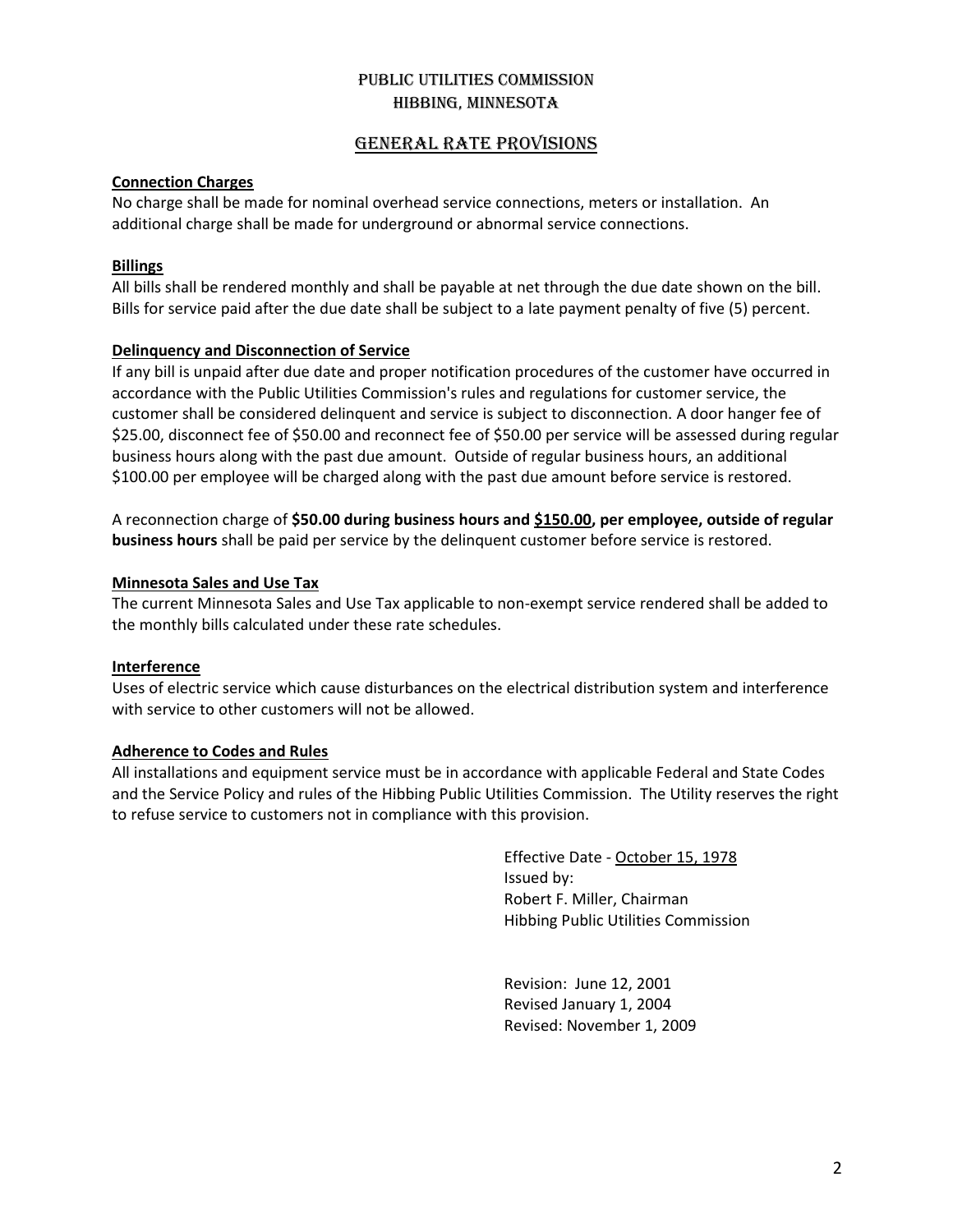# ELECTRIC SERVICE RESIDENTIAL SERVICE RATES 1001, 1002, 1203

### **Applicability:**

This rate is available, as shown, to all single-family residences, single flats, single apartments for lighting the operation of appliances, cooking, space heating, water heating and incidental power. It is also available for multiple units or for multiple family occupancy on the basis that the minimum bill and each energy block (5 apartments or more) of the rate shall be multiplied by the number of families or residences (whichever is greater) served through a single meter before computing the incremental energy block charges.

### **Character of Service:**

Service furnished under this rate shall be restricted to single phase, alternating current, 120 - 240 Volt, three wire, 60 cycle service.

### **Rate:**

**Service Charge \$11.96\* Energy Charge All Usage 10.8¢ per KWH per month PPAA Monthly Variable cost of purchased power from MN Power**

### **Base Charge:**

The service charge of **\$11.96\* net per month** shall be the minimum monthly charge.

### **Senior Citizen Discount:**

To qualify for a Senior Citizen's Discount, a consumer must be at least sixty-two (62) years of age. A **\$1.50 per month discount** will be given to applicable customers.

### **Purchase Power Acquisition Adjustment Clause:**

The above rates shall be adjusted in accordance with the Purchase Power Acquisition Adjustment Clause set forth in these Rates and Regulations.

### **Delayed Payment Charge:**

**Five percent (5%)** of the above computed billing or minimum charge if not paid by due date on bill or within fifteen (15) days from rendition of bill.

### **Terms and Conditions:**

This rate is available on application and only to those consumers whose entire requirements are measured through one meter.

All electric service of the Electric Utility is rendered under and subject to the Rules and Regulations of the Hibbing Public Utilities Commission.

> Effective Date October 15, 1978 First Revision February 1, 1980 Sixteenth Revision January 1, 2015 Seventeenth Revision January 1, 2016 Eighteenth Revision July 1, 2016 Nineteenth Revision January 1, 2017 Twentieth Revision July 1, 2017 Twenty First Revision January 1, 2018 Twenty Second Revision February 1, 2020 All Previous Revisions See Index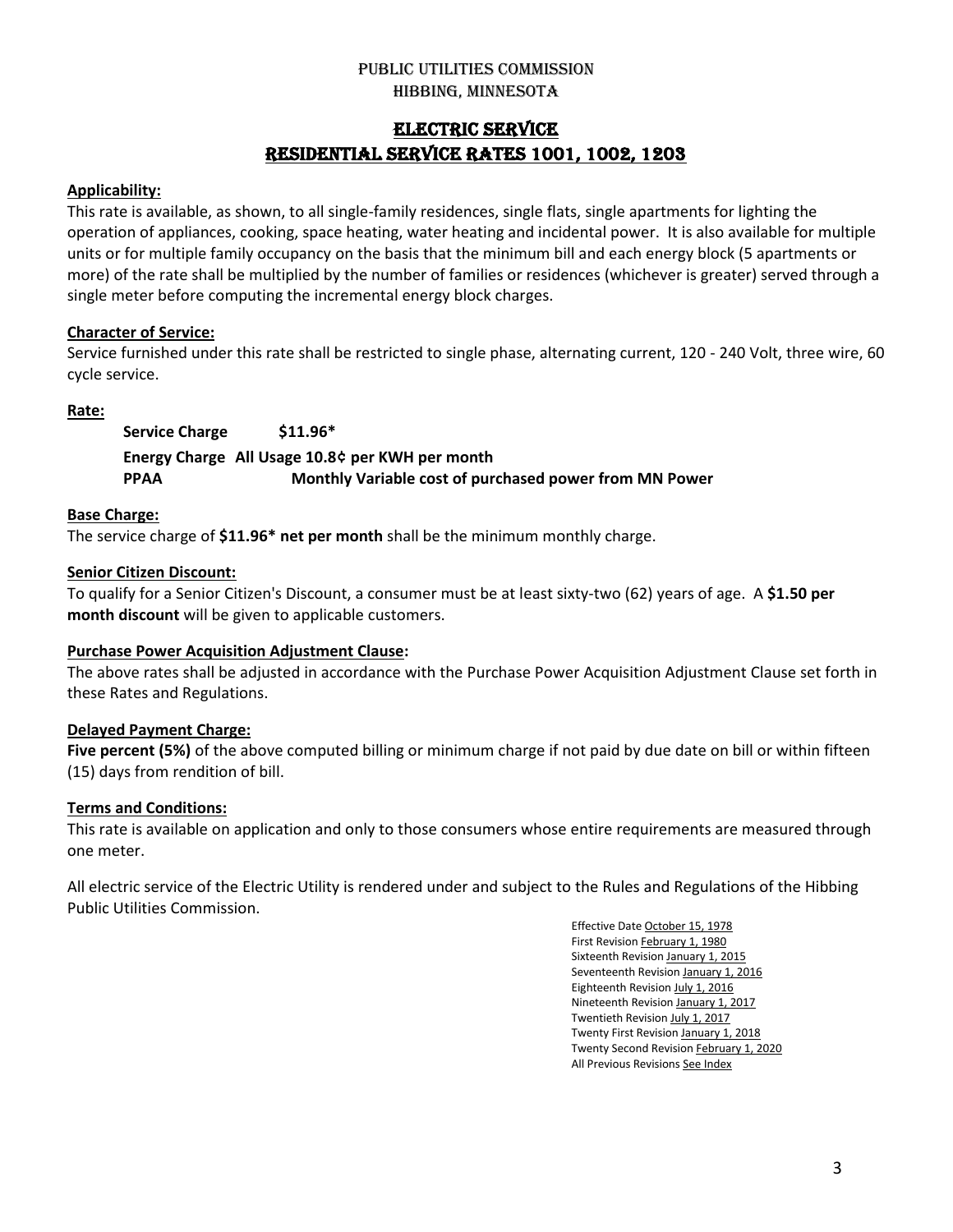# Public Utilities Commission Hibbing, Minnesota

### **Purchase Power Acquisition Adjustment:**

The stipulated rates shall be subject to a Purchased Power Acquisition Adjustment (PPAA) whenever the preceding month's variable components purchased energy divided by the net energy available for sale (corrected for line losses) in the preceding month exceeds the average 2014 amounts for the variable components. The 2014 average for these components was approximately \$0.006/KWh.

The purpose of the PPAA is to recover the cost for purchased electric energy which exceeds the Base Cost per KWh sold as calculated with the costs and energy sales during 2014. Variable Purchased Power costs include the Midwest Area transmission charges, energy adjustments – Minnesota Power (MP) fuel costs, MP resale energy costs, and MP monthly true-ups. These amounts change month-to-month, thus cannot be forecasted to be included in the base electrical rates.

The amount of the PPAA per kilowatt-hour is applicable to all metered or estimated metered kilowatt-hours and is not subject to discount or minimum provisions of any rate schedule.

The PPAA will be reinstated January 1, 2016.

Effective date: October 15, 1978 First Revision: November 20, 1978 Seventh Revision: November 10, 2015 Eighth Revision: January 1, 2016 Ninth Revision January 1, 2017 All Previous Revisions See Index

This item may need update...reflects 2014 dates…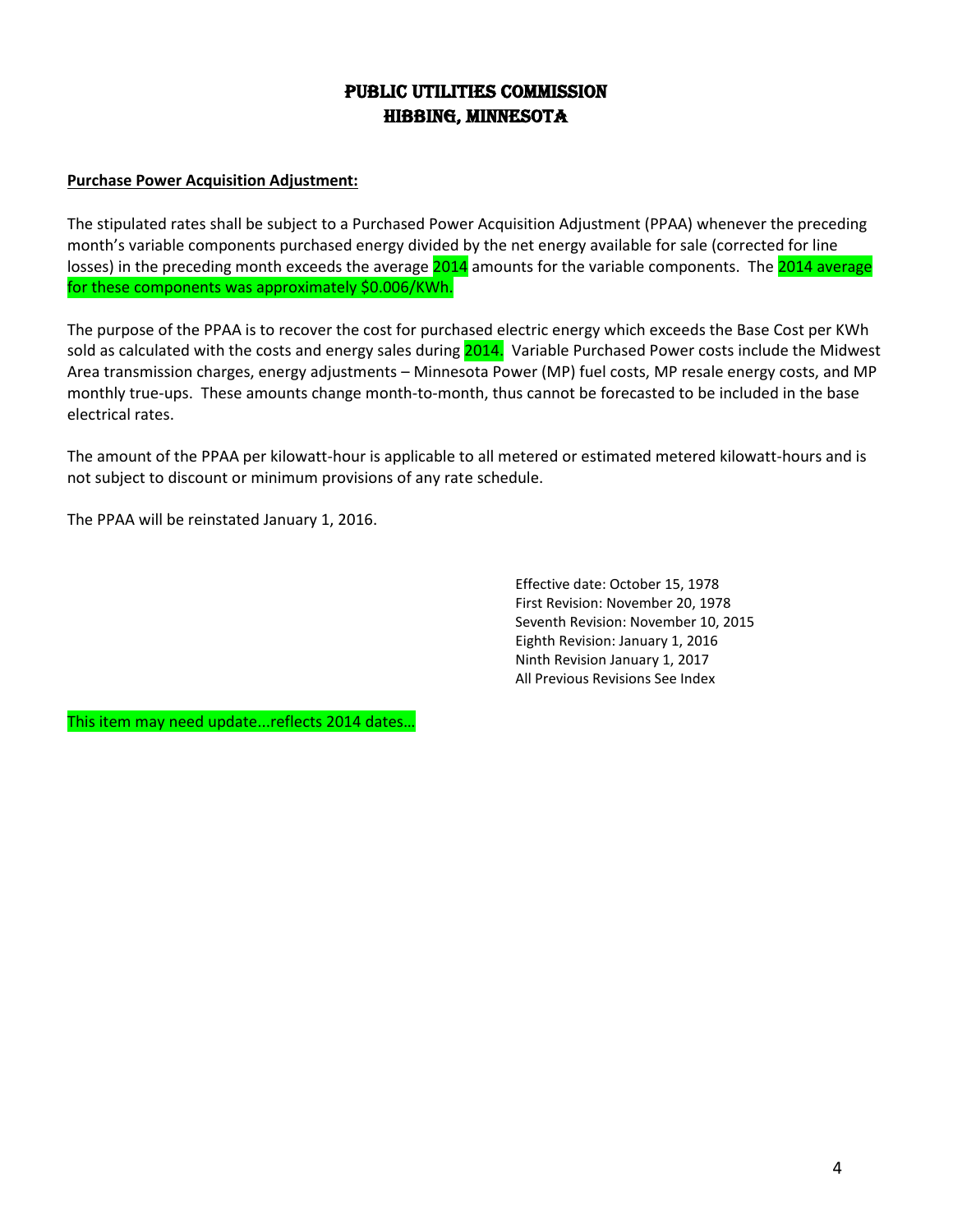# ELECTRIC SERVICE Commercial - GENERAL SERVICE RATE 2001

### **Applicability:**

This rate is available to general service consumers who are most economically served or desire service under this rate. This rate is available, as described herein, to the entire service area. This rate is available only to customers whose monthly kilowatt demands do not exceed 8 kilowatts through a single metering installation. Eligibility is determined on a quarterly basis with demand levels existing for seven of the preceding 12 months.

### **Character of Service:**

120-240 volts single phase or 120-208, 240 volts, three wire, optional with the Public Utilities Commission single phase and three phase where available, 60 cycle alternating current, for new consumers or installations. Secondary metering, only, will apply to this rate for new consumers or locations.

### **Rate:**

### **All Usage 10.7¢ per KWH per month**

### **Purchase Power Acquisition Adjustment Clause:**

The above rates shall be adjusted in accordance with the Purchase Power Acquisition Adjustment Clause.

# **Base Monthly Charge:**

### **Single Phase Service \$12.83\* per meter per month**

### **Delayed Payment Charge:**

Five percent (5%) of the above computed billing or minimum charge if not paid by due date on bill or within fifteen (15) days from rendition of bill.

### **Terms and Conditions:**

All electric service of the Public Utilities Commission is rendered under and subject to the General Service Rules and Regulations of the Public Utilities Commission, but in no event shall the Service Rules and Regulations override the service conditions described herein in this rate schedule.

> Effective Date October 15, 1978 First Revision February 1, 1980 Eleventh Revision January 1, 2006 Twelfth Revision January 1, 2008 Thirteenth Revision January 1, 2009 Fourteenth Revision June 1, 2009 \* Fifteenth Revision January 1, 2013 Sixteenth Revision January 1, 2015 Seventeenth Revision January 1, 2016 Eighteenth Revision July 1, 2016 Nineteenth Revision January 1, 2017 Twentieth Revision July 1, 2017 Twenty First Revision January 1, 2018 All Previous Revisions See Index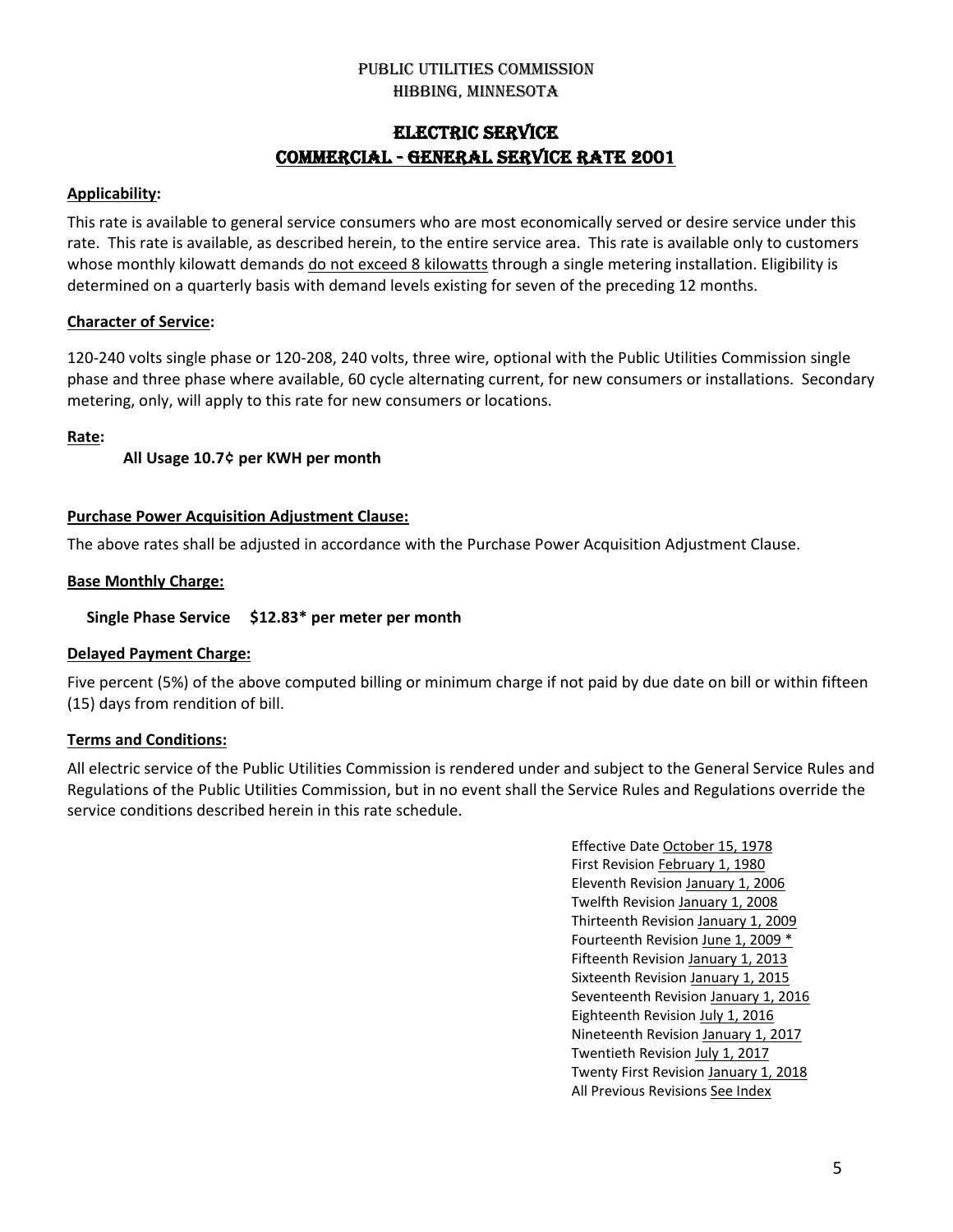# ELECTRIC SERVICE NET ENERGY RATE 2002

### **Applicability:**

Applicable in all Rate Areas to cogenerators or small power producers rated at 40 kW or less. This rate is available to any customer taking single or three phase service under one of the Hibbing Public Utilities' standard electric rate schedules and who has entered into a contract with the Hibbing Public Utilities for the sale of electricity as a cogenerator or small power producer (Seller) as defined under State or Federal Law.

### **Net Energy Billing Rate:**

Net Energy shall be the difference between all kWh's supplied by the Hibbing Public Utilities to the Seller and those generated by the Seller and fed back into the Hibbing Public Utilities' distribution system as surplus energy during the month. Seller shall be billed on Hibbing Public Utilities' standard applicable rate schedule based on the amount of Net Energy "to Seller" or based on zero kWh where the amount of Net Energy is "to Hibbing Public Utilities". If the amount of Net Energy is "to Hibbing Public Utilities", Seller shall be subject to the following Energy Credit:

### **Energy Credit:**

### **Current Electrical Rate per kWh of Net Energy – All Customers**

### **Delayed Payment Charge:**

Five percent (5%) of the above computed billing or minimum charge if not paid by due date on bill or within fifteen (15) days from rendition of bill.

### **Terms and Conditions:**

All electric service of the Public Utilities Commission is rendered under and subject to the General Service Rules and Regulations of the Public Utilities Commission, but in no event shall the Service Rules and Regulations override the service conditions described herein in this rate schedule.

Effective January 1, 2010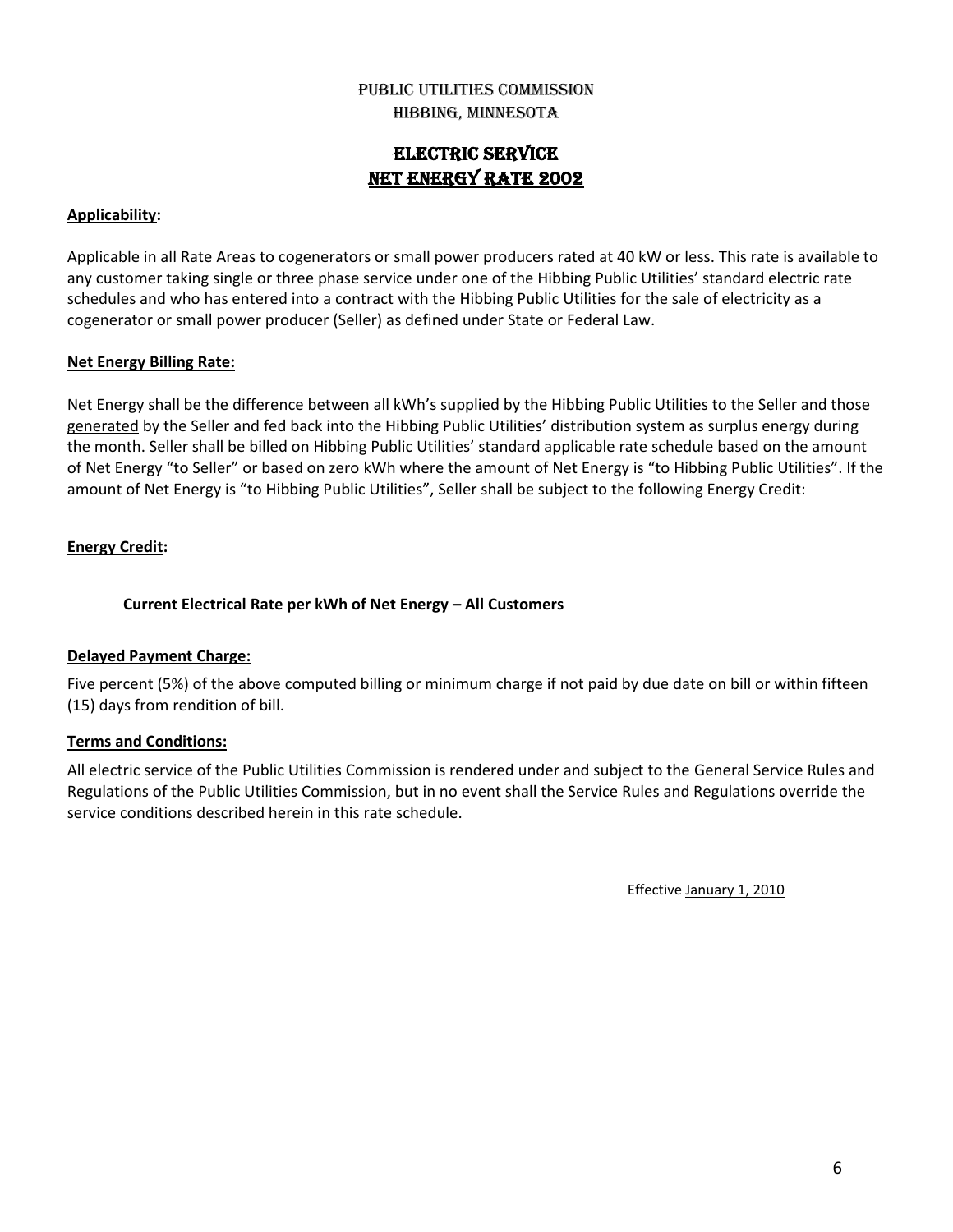# Commercial - SMALL POWER SERVICE RATE 3001

### **Applicability:**

- 1. This rate is available to all commercial and industrial establishments for lighting, heating, cooking, and power purposes. Eligibility is determined on a quarterly basis with demand levels existing for seven of the preceding 12 months.
- 2. For service delivered at one standard voltage through one installation of transformers when transformers are furnished by the Commission. Service will be metered at a point designated through one metering arrangement as established by the Public Utilities Commission.
- 3. This service is for consumers with monthly demand requirements between 8 kilowatts and 50 kilowatts of demand.

### **Character of Service:**

Alternating current, 60 cycle, three phase, at available primary and secondary voltages. Voltages furnished are optional with the Public Utilities Commission.

### **Rate:**

### **Kilowatt Demand Charge**

**First 8 KW of billing demand…………. \$11.75 per KW per month Over 8 KW of billing demand…….…... \$10.28 per KW per month**

### **Energy Charge**

**All Usage: 9.87¢ per KWH per month**

**Service Charge \$20/month**

### **Purchase Power Acquisition Adjustment Clause:**

The above rates shall be adjusted in accordance with the Purchase Power Acquisition Adjustment Clause set forth in these Rates and Regulations.

### **Base Monthly Charge:**

The Demand Charge plus the Energy Charge.

### **Reactive Demand Charge:**

\$0.27 for each KVAR of demand in excess of 50% of the kilowatt demand billed when the billing demand is usually over 50 kilowatts during a twelve (12) month period.

### **Determination of Billing Demand:**

The maximum fifteen (15) minute measured kilowatt demand in the month as determined by continuous measurement by means of an integrating demand meter or indicator or at the Utility's option as the highest registration of a thermal demand meter or indicator. If necessary, the demand may be established under full load test. For determining the kilowatt demand charge, the kilowatt charge shall not be less than \$9.87 per kilowatt for the largest kilowatt billing demand in the immediately preceding eleven (11) months, if such largest demand was in excess of fifty (50) kilowatts. A minimum of 2 kilowatts shall be used for the first energy bracket.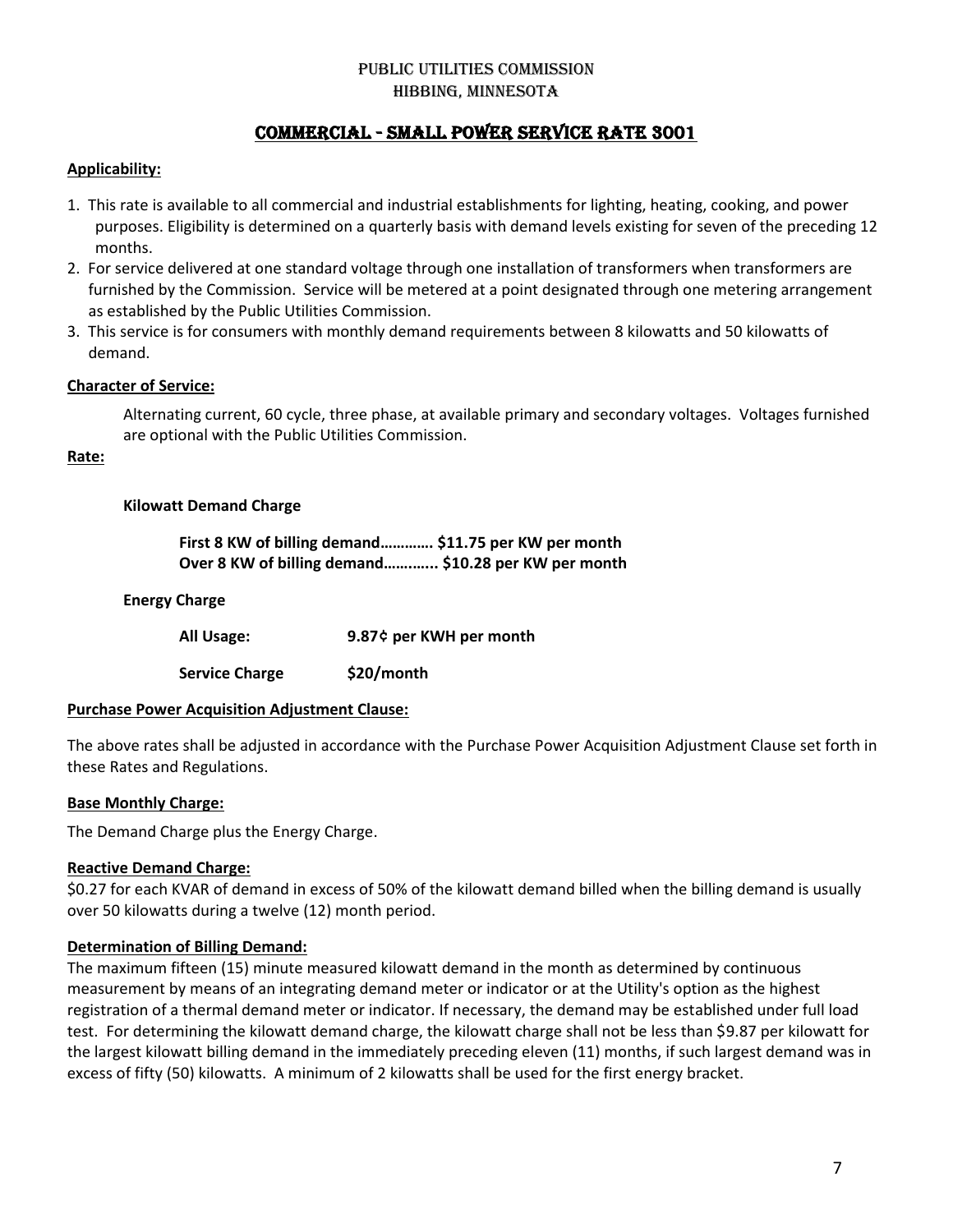# Commercial - SMALL POWER SERVICE RATE 3001 **-** Continued

### **Determination of Reactive Demand:**

When the billing kilowatt demand is usually over 50 kilowatts (seven out of twelve months), the highest single integrated fifteen (15) minute measured KVAR demand occurring during the billing month as determined by continuous measurement by suitable instruments for reactive billing purposes.

### **Delayed Payment Charge:**

Five (5) percent of the above computed billing or minimum charge if not paid by due date on bill or within fifteen (15) days from rendition of bill.

### **Terms and Conditions:**

All electric service of the Public Utilities Commission is rendered under and subject to the General Service Rules and Regulations of the Public Utilities Commission, but in no event shall the Service Rules and Regulations override the service conditions described herein in this rate schedule.

> Effective Date October 15, 1978 First Revision February 1, 1980 Eleventh Revision January 1, 2006 Twelfth Revision January 1, 2008 Thirteenth Revision January 1, 2009 Fourteenth Revision January 1, 2013 Fifteenth Revision January 1, 2015 Sixteenth Revision January 1, 2016 Seventeenth Revision July 1, 2016 Eighteenth Revision January 1, 2017 Nineteenth Revision July 1, 2017 Twentieth Revision January 1, 2018 All Previous Revisions See Index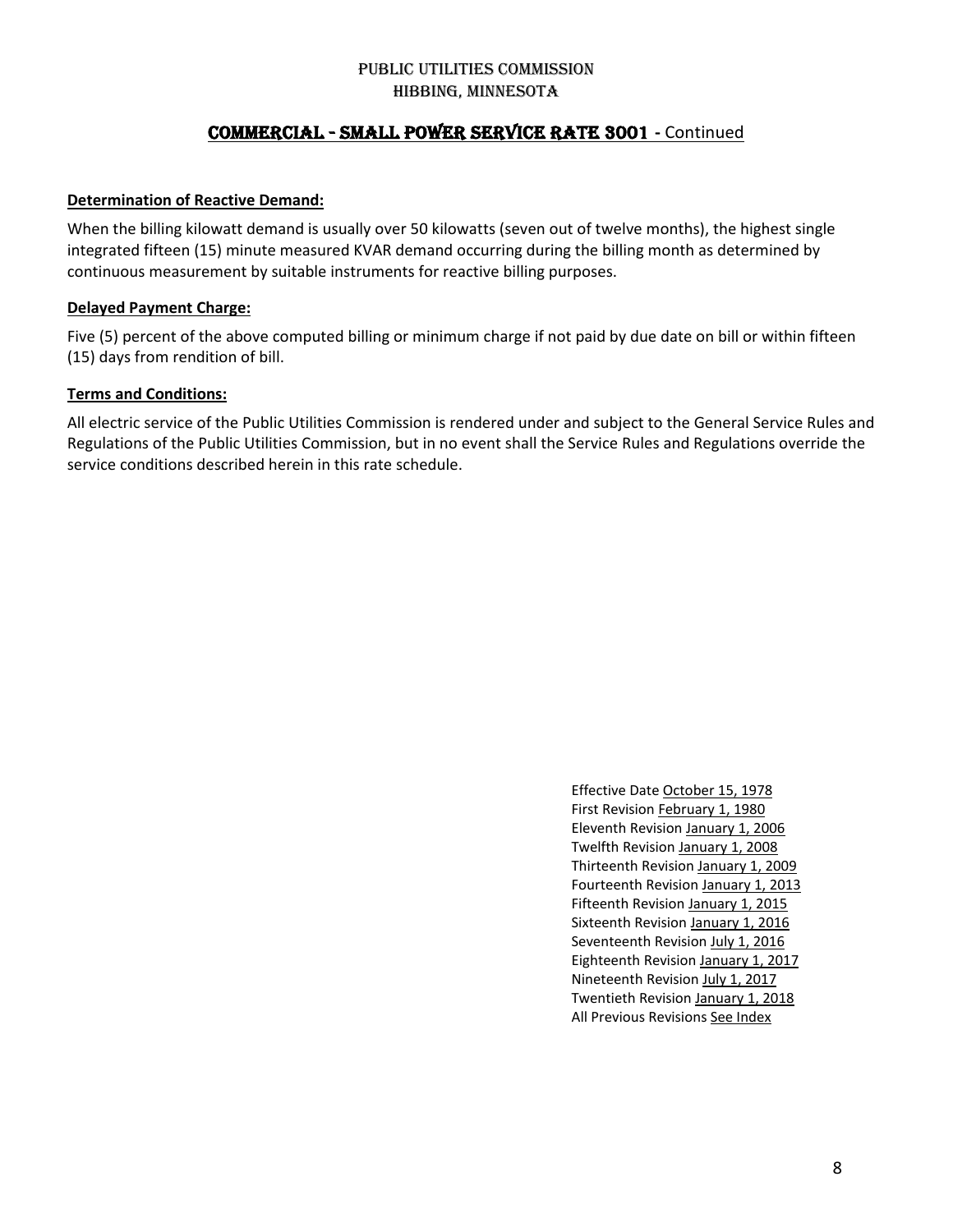# PUBLIC UTILITIES COMMISSION Hibbing, Minnesota

# Commercial - POWER SERVICE RATE (2501)

### **Applicability:**

- 1. This rate is available to all commercial and industrial establishments for lighting, heating, cooling and power purposes. Eligibility is determined on a quarterly basis with demand levels existing for seven of the preceding 12 months.
- 2. For service delivered at one standard voltage through one installation of transformers when transformers are furnished by the Public Utilities Commission. Service will be metered at a point designated by the Public Utilities Commission through one metering arrangement as established by the Commission.
- 3. This rate is available only to customers whose monthly demand requirement ranges from 50 kilowatts through 750 kilowatts of demand.

### **Character of Service:**

Alternating, 60 cycle, three phase at available primary and secondary voltages. Voltages furnished are optional with the Public Utilities Commission.

### **Rate:**

### **KILOWATT DEMAND CHARGE**

 **All KW of billing demand………….. \$10.94 per KW per month.**

### **ENERGY CHARGE**

**All kilowatt-hours per month…………. 9.66¢ per KWH**

**Service Charge \$20/month**

### **Purchase Power Acquisition Adjustment Clause:**

The above rates shall be adjusted in accordance with the Purchase Power Acquisition Adjustment Clause.

### **Reactive Demand Charge:**

\$0.27 for each KVAR of demand in excess of 50% of the KW Billing Demand.

### **Determination of Billing Demand:**

The maximum fifteen (15) minute measured kilowatt demand in the month as determined by continuous measurement by means of an integrating demand meter or indicator or at the Utility's option as the highest registration of a thermal demand meter or indicator. If necessary, the demand may be established under full load test. For determining the kilowatt demand charge, the kilowatt demand shall not be less than **\$10.94** per kilowatt for the largest kilowatt billing demand in the immediately preceding eleven (11) months.

### **Determination of Reactive Demand:**

The highest single integrated fifteen (15) minute measured KVAR demand occurring during the billing month as determined by continuous measurement by suitable instruments.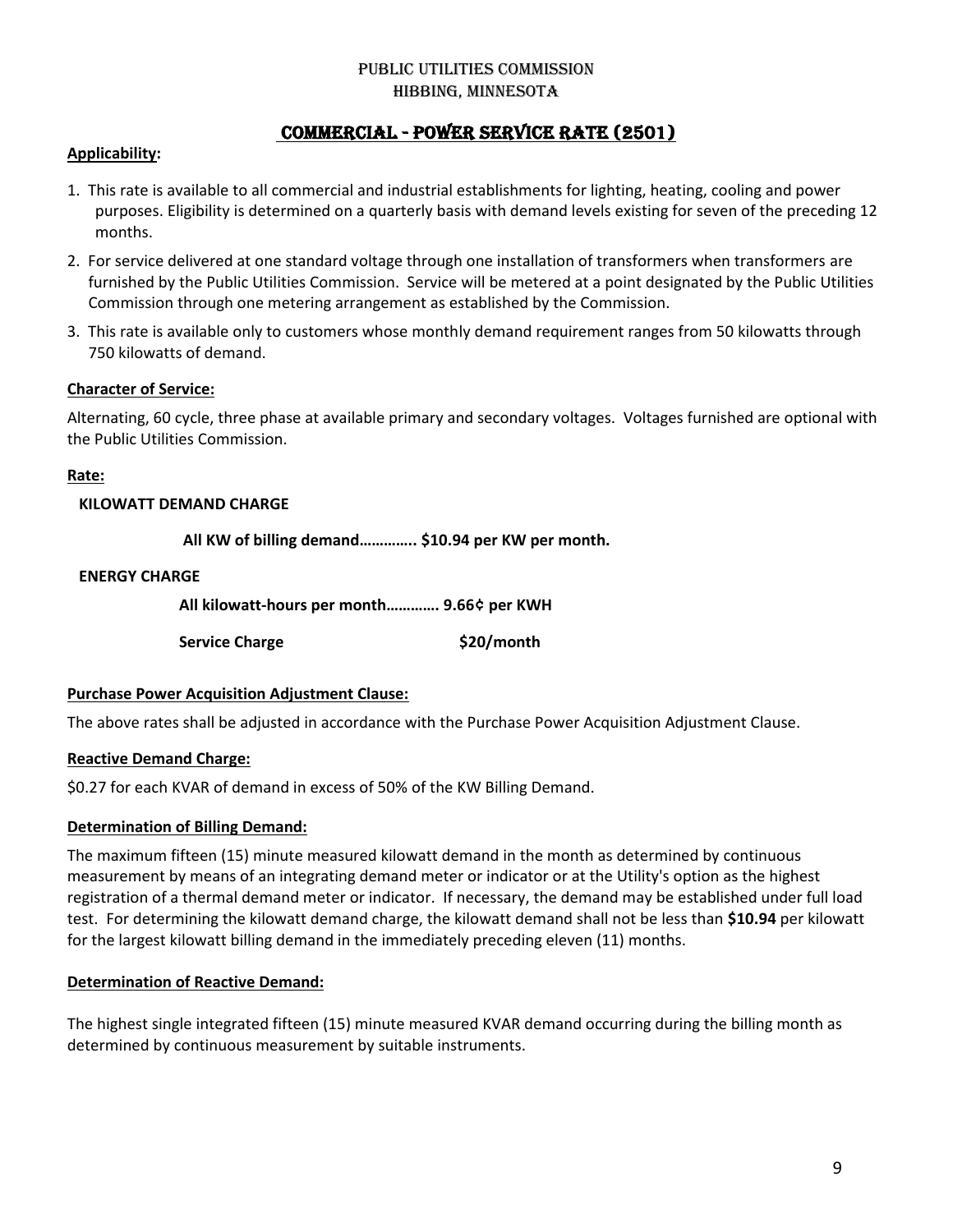# Commercial - POWER SERVICE RATE 2501 **-** Continued

### **Base Monthly Charge:**

The Billing Demand Charge plus any reactive demand charge, plus the charge for energy used, but in no case less than 60% of the largest kilowatt billing demand in the immediate preceding eleven (11) months plus the energy charge.

### **Delayed Payment Charge:**

Five (5) percent of the above computed billing or minimum charge if not paid by due date on bill or within fifteen (15) days from rendition of bill.

### **Discounts:**

If the customer takes service at his property line and furnishes and maintains all equipment necessary to receive, transform and utilize the energy purchased at the supply voltage except for the Utility's metering equipment, the following deductions will be made from the billing demand charge or from the minimum monthly charge:

### **COMMERCIAL ELECTRIC DISCOUNTS**

- 5203 Secondary metering owner furnishes and maintains their own transformers and primary. **DEMAND DEDUCTION ONLY**
- 4702 Primary metering PUC owns and maintains transformers and primary. **2% DISCOUNT**
- 4702 & Primary metering customer owns, furnishes and maintains transformers and primary.

### 5203 **DEMAND DEDUCTION AND 2% DISCOUNT**

 **Demand Deduction \$0.15 per kilowatt for 1 st 500 KWD \$0.10 per kilowatt for all additional Kilowatt demand in excess of the 1st 500 KWD. 2% Discount 2% of consumption in kilowatt hours will be deducted.**

### **Terms and Conditions:**

All electric service of the Public Utilities Commission is rendered under and subject to the General Service Rules and Regulations of the Public Utilities Commission, but in no event shall the Service Rules and Regulations override the service conditions described herein in this rate schedule.

> Effective Date October 15, 1978 First Revision February 1, 1980 Tenth Revision January 1, 2006 Eleventh Revision January 1, 2008 Twelfth Revision January 1, 2009 Thirteenth Revision January 1, 2013 Fourteenth Revision January 1, 2015 Fifteenth Revision January 1, 2016 Sixteenth Revision July 1, 2016 Seventeenth Revision January 1, 2017 Eighteenth Revision July 1, 2017 Nineteenth Revision January 1, 2018 All Previous Revisions See Index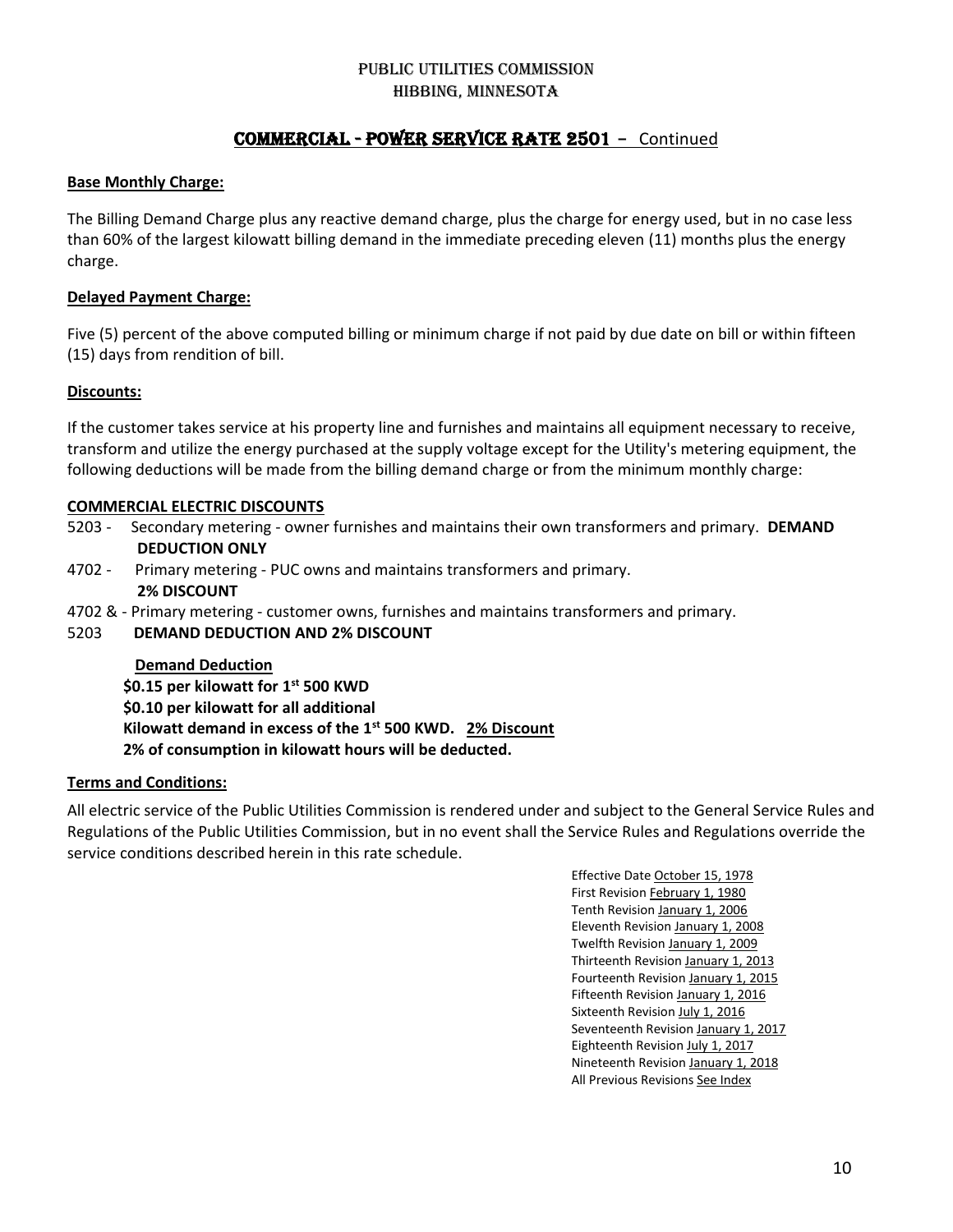# Commercial - LARGE POWER SERVICE RATE 3501

### **Applicability:**

To commercial and industrial consumers for light and power purposes served through a single metering installation at one point, whose anticipated largest 15 minute integrated day demand peak is less than 1,500 kilowatts. All apparatus, material and equipment necessary for utilization of the purchased energy and located on the consumer's premises may be furnished and maintained by the consumer at the option of the Public Utilities Commission except for the Utility's metering equipment, which in any event shall be furnished by the Public Utilities Commission.

### **Character of Service:**

Three phase, 60 cycle, alternating current at a nominal voltage, selected at the option of the Public Utilities Commission.

### **Rate:**

### **KILOWATT DEMAND CHARGE**

 **\$7,714.75 for the first 750 KW of Billing Demand or less per month.**

 **\$10.32 per kilowatt for all additional KW of Billing Demand per month.**

### **ENERGY CHARGE**

**For the first 225,000 kilowatt hours or 300 kilowatt-hours per KW of Billing Demand, whichever is the greater – 7.87¢ per kilowatt hours per month.**

 **For all additional kilowatthours per month – 7.87¢ per KWH.**

### **Purchase Power Acquisition Adjustment Clause:**

The above rates shall be adjusted in accordance with the Purchase Power Acquisition Adjustment Clause.

### **Reactive Demand Charge:**

\$0.27 for each KVAR of demand in excess of 50 percent of the KW Billing Demand.

### **Determination of Billing Demand:**

The Billing Demand shall be the highest fifteen (15) minute integrated demand ascertained in kilowatts during the peak hours of the month (called Day-Demand). Peak hours are those hours not designated as Off-Peak hours. **Off-Peak hours shall be from 8:00 P.M. to 7:00 A.M. on week days, and all day on Saturdays, Sundays and holidays, and also such additional hours as may be designated by the Utility**. The demand in any event shall not be less than sixty (60) percent of the largest Day-Demand during the preceding eleven (11) months.

### **Determination of Reactive Demand:**

The highest single integrated fifteen (15) minute measured KVAR demand occurring during the billing month as determined by continuous measurement by suitable instruments.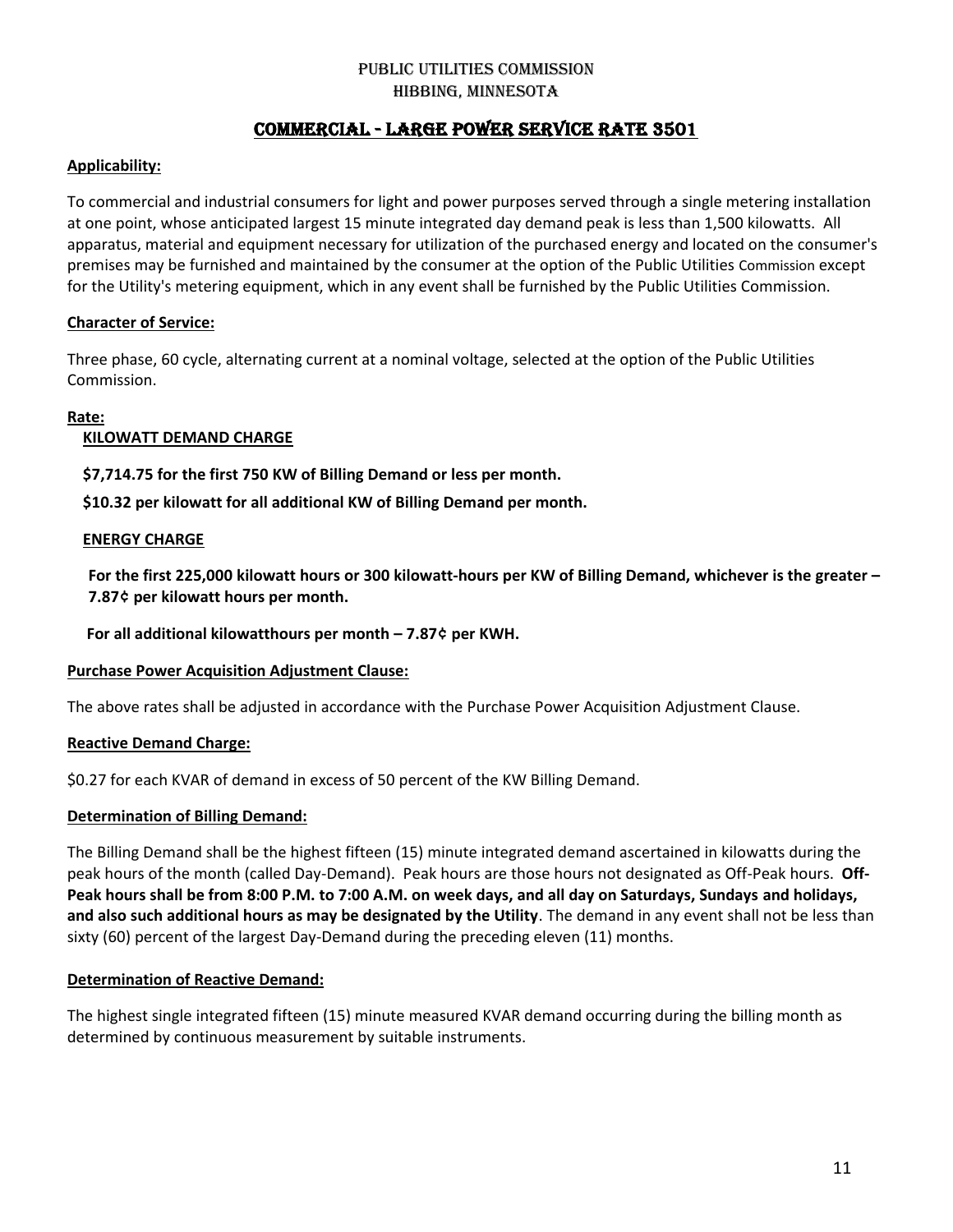# Commercial - LARGE POWER SERVICE RATE 3501 - Continued

### **Delayed Payment Charge:**

Five (5) percent of the above computed billing or minimum charge if not paid by due date on bill or within fifteen (15) days from rendition of the bill.

### **Base Monthly Charge:**

The minimum monthly bill shall be the sum of the **kilowatt and Reactive Demand Charges and Energy Charge** subject to applicable Purchase Power Acquisition Adjustment Clause.

### **Discounts:**

If the customer takes service at his property line and furnishes and maintains all equipment necessary to receive, transform and utilize the energy purchased at the supply voltage, except for the Utility's metering equipment, the following deductions will be made from the billing demand charge:

### **COMMERCIAL ELECTRIC DISCOUNTS**

- 5204 Secondary metering owner furnishes and maintains their own transformers and primary. **DEMAND DEDUCTION ONLY**
- 4703 Primary metering PUC owns and maintains transformers and primary. **2% DISCOUNT**
- 4703 & Primary metering customer owns, furnishes and maintains transformers and primary.
- 5204 **DEMAND DEDUCTION AND 2% DISCOUNT**

### **Demand Deduction**

 **\$0.15 per kilowatt for 1st 500 KWD**

\$0.10 per kilowatt for all additional Kilowatt demand in excess of the 1<sup>st</sup> 500 KWD.

### **2% Discount**

**2% of consumption in kilowatt hours will be deducted.**

### **Terms and Conditions:**

All electrical service of the Public Utilities Commission is rendered under and subject to the Rules and Regulations of the Public Utilities Commission but in no event shall the Service Rules override the service conditions described herein in this Rate Schedule.

> Effective Date October 15, 1978 First Revision February 1, 1980 Tenth Revision January 1, 2005 Eleventh Revision January 1, 2006 Twelfth Revision January 1, 2008 Thirteenth Revision January 1, 2009 Fourteenth Revision January 1, 2013 Fifteenth Revision January 1, 2015 Sixteenth Revision January 1, 2016 Seventeenth Revision July 1, 2016 Eighteenth Revision January 1, 2017 Nineteenth Revision July 1, 2017 Twentieth Revision January 1, 2018 All Previous Revisions See Index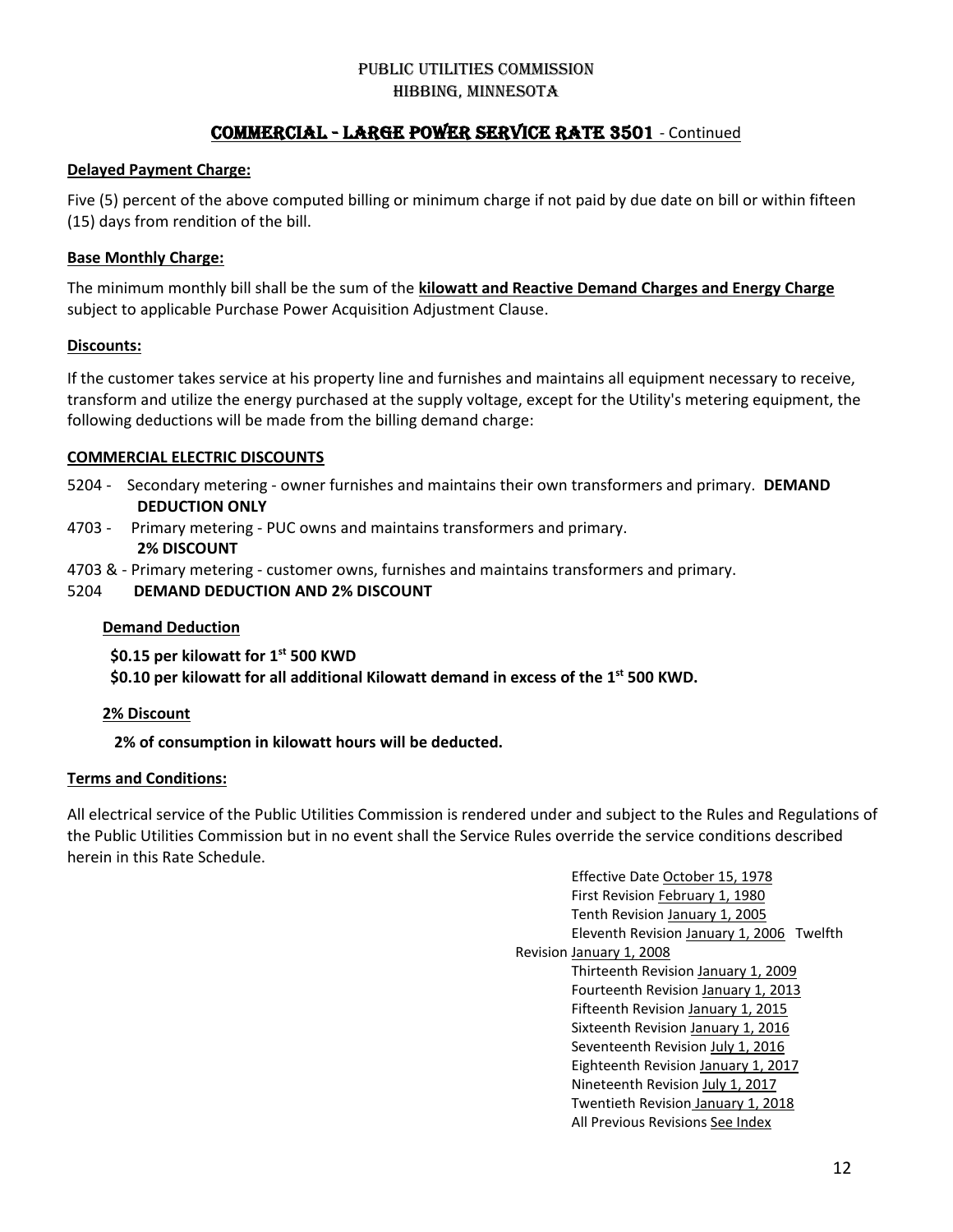# Residential - HPUC Conservation Improvement Program (CIP) **RATE 5901**

# **Applicability:**

The Utility's CIP was implemented in January 2007. Each electrical account is billed \$1/month for residential customers and .10% of usage per month for commercial accounts. The purpose of CIP is to increase energy efficiency and decrease per capita use of fossil fuels by 15% by the year 2015 in concert with the State of Minnesota's energy policy goals.

### **Rate:**

\$1.00 per month for each residential electrical account and .10% of usage per month for commercial accounts.

CIP Funds are used in the following activities:

- 1. Residential home energy audits
- 2. Commercial power grant rebates
- 3. Compact fluorescent lamp offering

Per the Billing Specialist, Commercial needs a new CIP policy as it is based off usage not a flat \$ amount.

Effective Date: January 1, 2007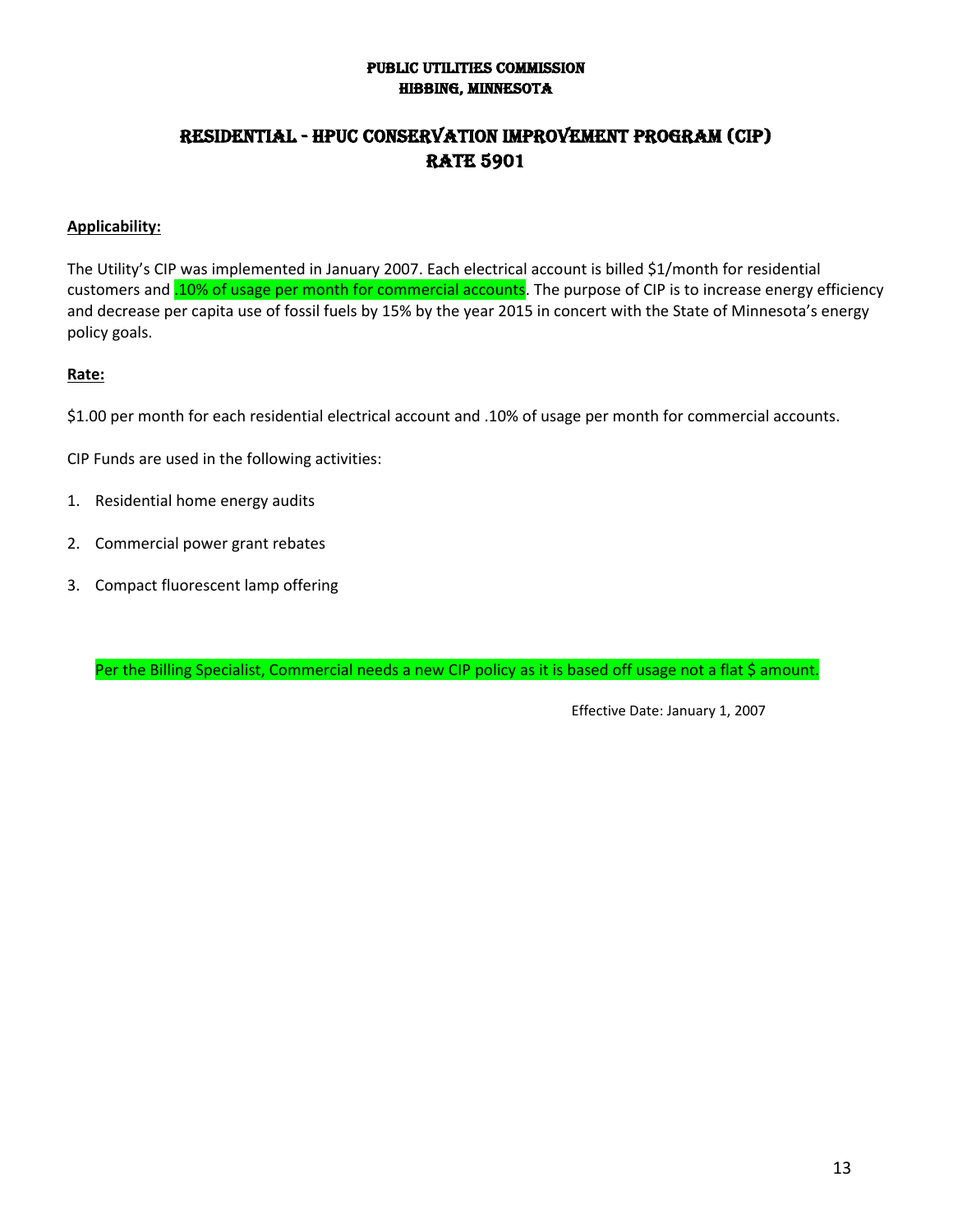# SECURITY LIGHTING RATE (6001-6402)

### **Applicability:**

Within the area served by the City of Hibbing, this rate is available for all-night lighting service for illumination of private property and for other governmental jurisdictions excluding the City of Hibbing.

### **Rate:**

**Lamp Size**

**48 Watt LED \$12.98**

**133 Watt LED \$22.83**

### **Rate 6601 & 6602**

Where a 35 foot class 4 pole is furnished (rented), an additional charge of \$9.00 per month per pole will be assessed.

### **Term of Contract:**

For a fixed term of not less than ten (10) years, and for such time thereafter until terminated by either party giving a thirty (30) days written notice to other party.

### **Delayed Payment Charge:**

Five (5) percent of the above computed billing or minimum charge if not paid by due date on bill or within fifteen (15) days from rendition of the bill.

### **Terms and Conditions:**

All electric service of the Public Utilities Commission is rendered under and subject to the Rules and Regulations of the Public Utilities Commission but in no event shall the Service Rules override the service conditions described herein in this Rate Schedule.

> Effective Date October 15, 1978 First Revision February 1, 1980 Eighth Revision January 1, 2005 Ninth Revision January 1, 2008 Tenth Revision January 1, 2009 Eleventh Revision January 1, 2015 Twelfth Revision January 1, 2016 Thirteenth Revision July 1, 2016 Fourteenth Revision January 1, 2017 Fifteenth Revision July 1, 2017 Sixteenth Revision January 1, 2018 All Previous Revisions See Index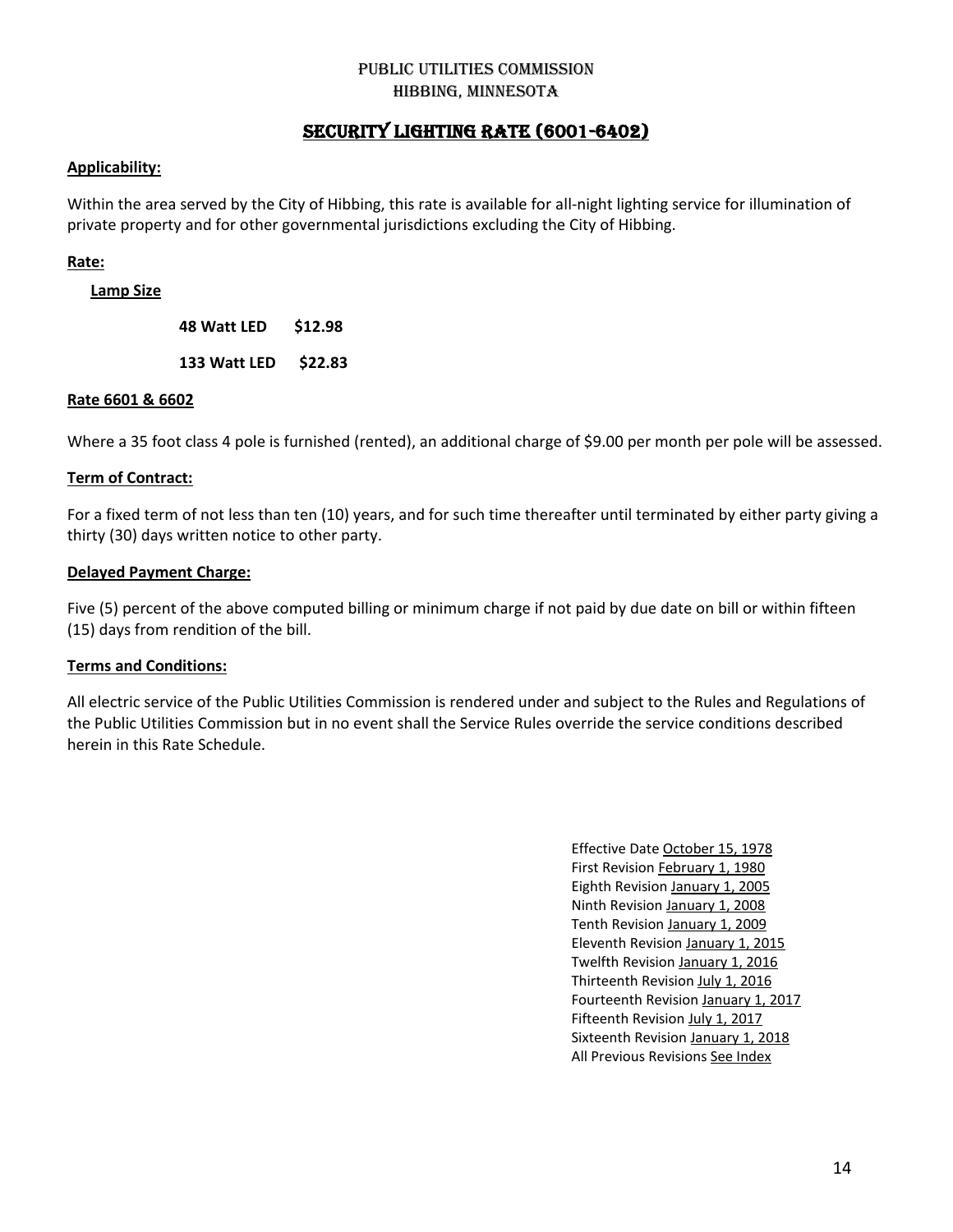# MUNICIPAL SERVICE RATE 2011

### **Applicability:**

To all City of Hibbing municipal departments, boards and agencies whose operations are supported from municipal tax funds.

### **RATE:**

| Demand Charge: | <b>None</b>              |
|----------------|--------------------------|
| Energy Charge: | 12.07¢ per KWH per month |
| Base Charge:   | \$20/month               |

### **Purchase Power Acquisition Adjustment:**

The above rate shall be adjusted in accordance with the Purchase Power Acquisition Adjustment.

### **Delayed Payment Charge:**

Five (5) percent of the above computed billing or minimum charge if not paid by due date on bill or within fifteen (15) days from rendition of the bill.

### **Terms and Conditions:**

All electric service of the Public Utilities Commission is rendered under and subject to the Rules and Regulations of the Public Utilities Commission but in no event shall the Service Rules override the service conditions described herein in this Rate Schedule.

> Effective Date October 15, 1978 First Revision February 1, 1980 Twelfth Revision January 1, 2006 Thirteenth Revision January 1, 2008 Fourteenth Revision January 1, 2009 Fifteenth Revision January 1, 2015 Sixteenth Revision January 1, 2016 Seventeenth Revision July 1, 2016 Eighteenth Revision January 1, 2017 Nineteenth Revision July 1, 2017 Twentieth Revision January 1, 2018 All Previous Revisions See Index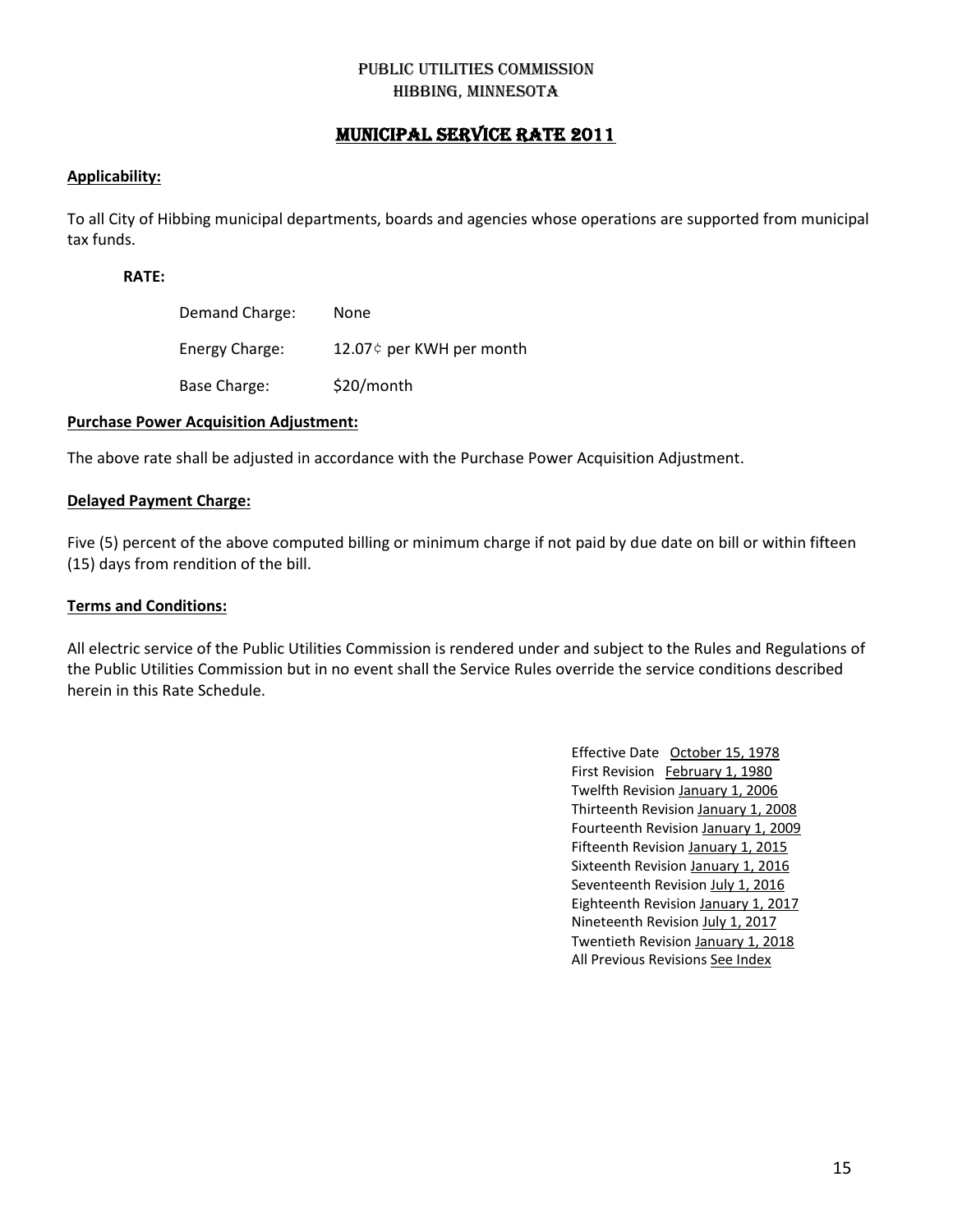### PUBLIC UTILITIES COMMISSION Hibbing, MINNESOTA

# Residential - FIRM GAS SERVICE RATE 10001 & 10002

### **Availability:**

For new residential customers, application must be made to the Public Utilities Commission in writing and service is contingent on the Commission's supply of natural gas.

### **Applicability:**

This rate is available to all single-family residences customers for space heating. It is also available for multiple units or for multiple family (5 apartments or more) occupancy on the basis that the minimum bill and each energy block of the rate shall be multiplied by the number of families or residences (whichever is greater) served through a single meter before computing the incremental energy block charges.

### **Rate:**

**Base Charge \$10.50 per month**

**All CCF \$ .829 per CCF**

### **Base Charge**:

**The base monthly charge shall be \$10.50 per month.**

### **Delayed Payment Charge:**

**Five (5) percent** of the above computed billing or minimum charge if not paid by due date on bill or within fifteen (15) days from rendition of bill.

### **Terms and Conditions:**

All gas service of the Public Utilities Commission is rendered under and subject to the General Service Rules and Regulations of the Public Utilities Commission, but in no event shall the Service Rules and Regulations override the service conditions described herein in this rate schedule.

### **Purchased Gas Adjustment:**

The above rates shall be adjusted in accordance with the Purchased Gas Adjustment Clause set forth in these Rates and Regulations.

> Effective Date October 15, 1978 First Revision February 1, 1980 Eighth Revision January 1, 2006 Ninth Revision January 1, 2009 Tenth Revision June 1, 2009 \* Eleventh Revision January 1, 2013 Twelfth Revision January 1, 2015 Thirteenth Revision January 1, 2017 Fourteenth Revision July 1, 2017 Fifteenth Revision January 1, 2018 All Previous Revisions See Index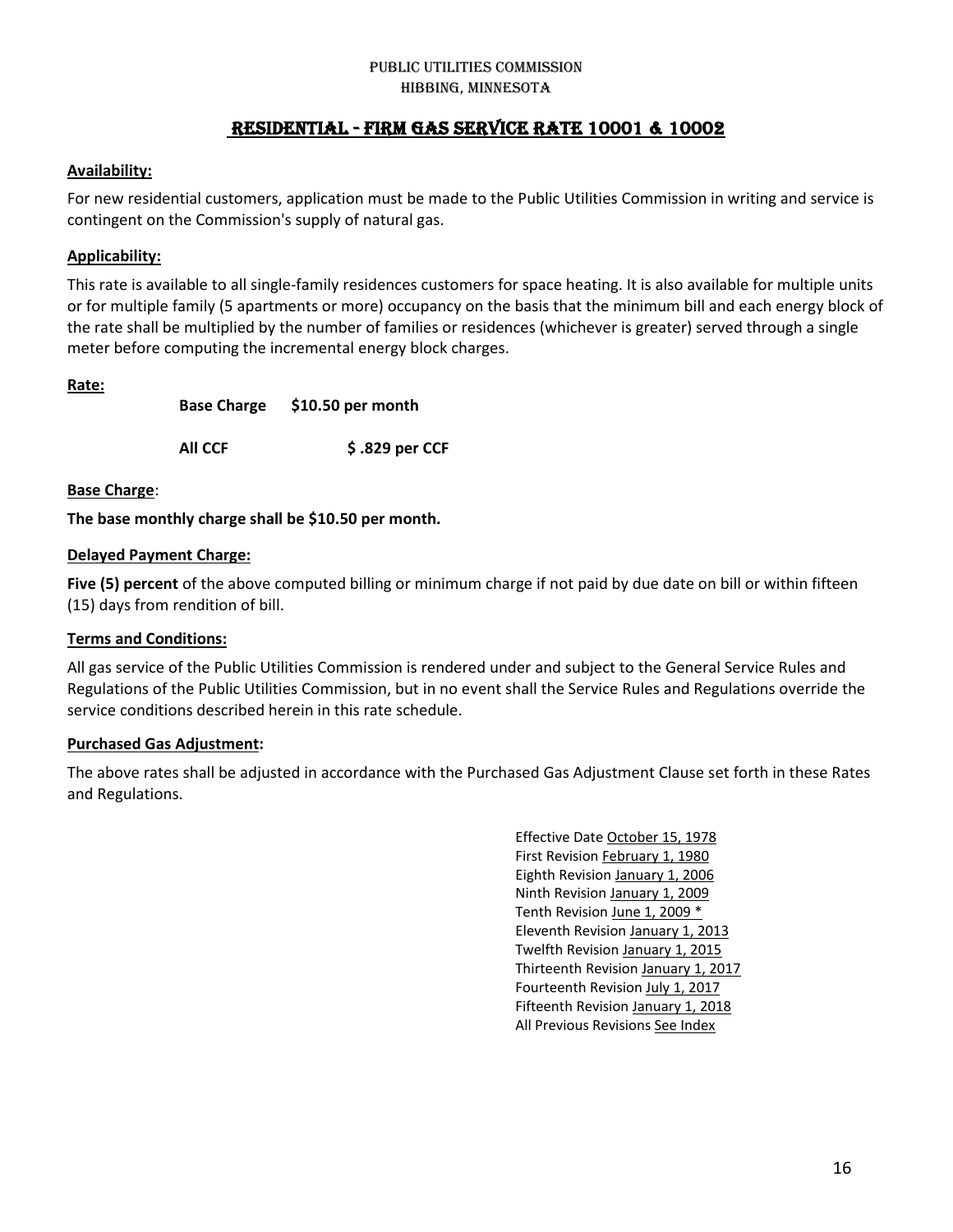### PUBLIC UTILITIES COMMISSION Hibbing, MINNESOTA

# Commercial - FIRM GAS (GSG) SERVICE RATE 10501 & 10502

### **Availability:**

For new and small commercial customers whose annual requirements are not in excess of 500 MCF or commercial customers whose demands are non-seasonal in nature. Application must be made to the Public Utilities Commission in writing and service is contingent on the Commission's supply of natural gas.

### **Applicability:**

This rate is available to all small commercial gas customers for space heating and process use. It is also available for multiple units or for multiple family (5 apartments or more) occupancy on the basis that the minimum bill and each energy block of the rate shall be multiplied by the number of families or residences (whichever is greater) served through a single meter before computing the incremental energy block charges.

### **Rate:**

| <b>Base Charge</b> | \$14.77 per month |
|--------------------|-------------------|
| All 30 CCF         | \$.829 per CCF    |

### **Base Charge**:

**The base monthly charge shall be \$14.77 per month.**

### **Delayed Payment Charge:**

**Five (5) percent** of the above computed billing or base charge if not paid by due date on bill or within fifteen (15) days from rendition of bill.

### **Terms and Conditions:**

All gas service of the Public Utilities Commission is rendered under and subject to the General Service Rules and Regulations of the Public Utilities Commission, but in no event shall the Service Rules and Regulations override the service conditions described herein in this rate schedule.

### **Purchased Gas Adjustment:**

The above rates shall be adjusted in accordance with the Purchased Gas Adjustment Clause set forth in these Rates and Regulations.

> Effective Date October 15, 1978 First Revision February 1, 1980 Eighth Revision January 1, 2006 Ninth Revision January 1, 2009 Tenth Revision June 1, 2009 \* Eleventh Revision January 1, 2013 Twelfth Revision January 1, 2015 Thirteenth Revision January 1, 2017 Fourteenth Revision July 1, 2017 Fifteenth Revision January 1, 2018 All Previous Revisions See Index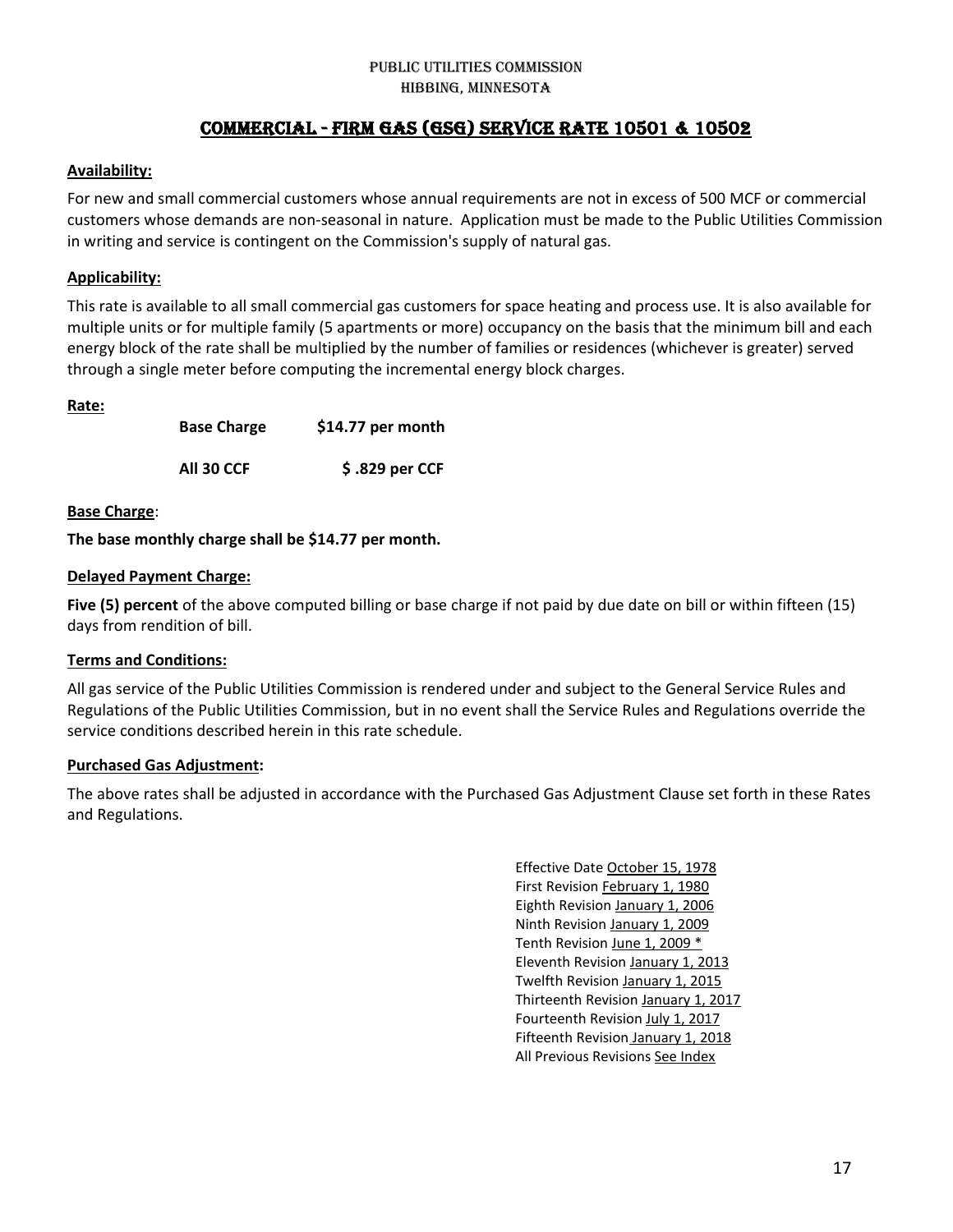### INTERRUPTIBLE GAS (GSGI) SERVICE RATES 11001 **WITH UTILITY RESERVE**

### **Applicability:**

This rate is available for gas service on an interruptible basis to any customer for commercial and industrial purposes whose boiler input is 1,000 cubic feet per hour or more providing the customer's premises are adjacent to the City's mains and that the capability of the City's system and the supply of gas available to it from its supplier is in excess of the requirements of its firm customers. The customer will agree in writing to install, own and maintain complete fuel standby facilities and sufficient standby fuel. Delivery of gas shall be subject to curtailment or interruption whenever required by the Public Utilities Commission for the protection of deliveries of firm gas users.

### **Rate:**

**Base Charge \$57.53 per month**

**All gas purchases \$ .705 per CCF**

### **Base Charge:**

The base monthly charge shall be **\$57.53 per month.**

### **Delayed Payment Charge:**

**Five (5) percent** of the above computed billing or base charge if not paid by due date on bill or within fifteen (15) days from the rendition of bill.

### **Overrun Charge:**

Any unauthorized overrun of interruptible gas shall be charged at a rate of **\$10.00 per MCF** in addition to the stipulated rate.

### **Terms and Conditions:**

All gas service of the Public Utilities Commission is rendered under and subject to the General Service Rules and Regulations of the Public Utilities Commission, but in no event shall the Service Rules and Regulations override the service conditions described herein in this rate schedule.

### **Purchased Gas Adjustment:**

The above rates shall be adjusted in accordance with the Purchased Gas Adjustment Clause set forth in these Rates and Regulations.

> Effective Date October 15, 1978 First Revision February 1, 1980 Eighth Revision January 1, 2006 Ninth Revision January 1, 2009 Tenth Revision June 1, 2009 \* Eleventh Revision January 1, 2015 Twelfth Revision January 1, 2017 Thirteenth Revision July 1, 2017 Fourteenth Revision January 1, 2018 All Previous Revisions See Index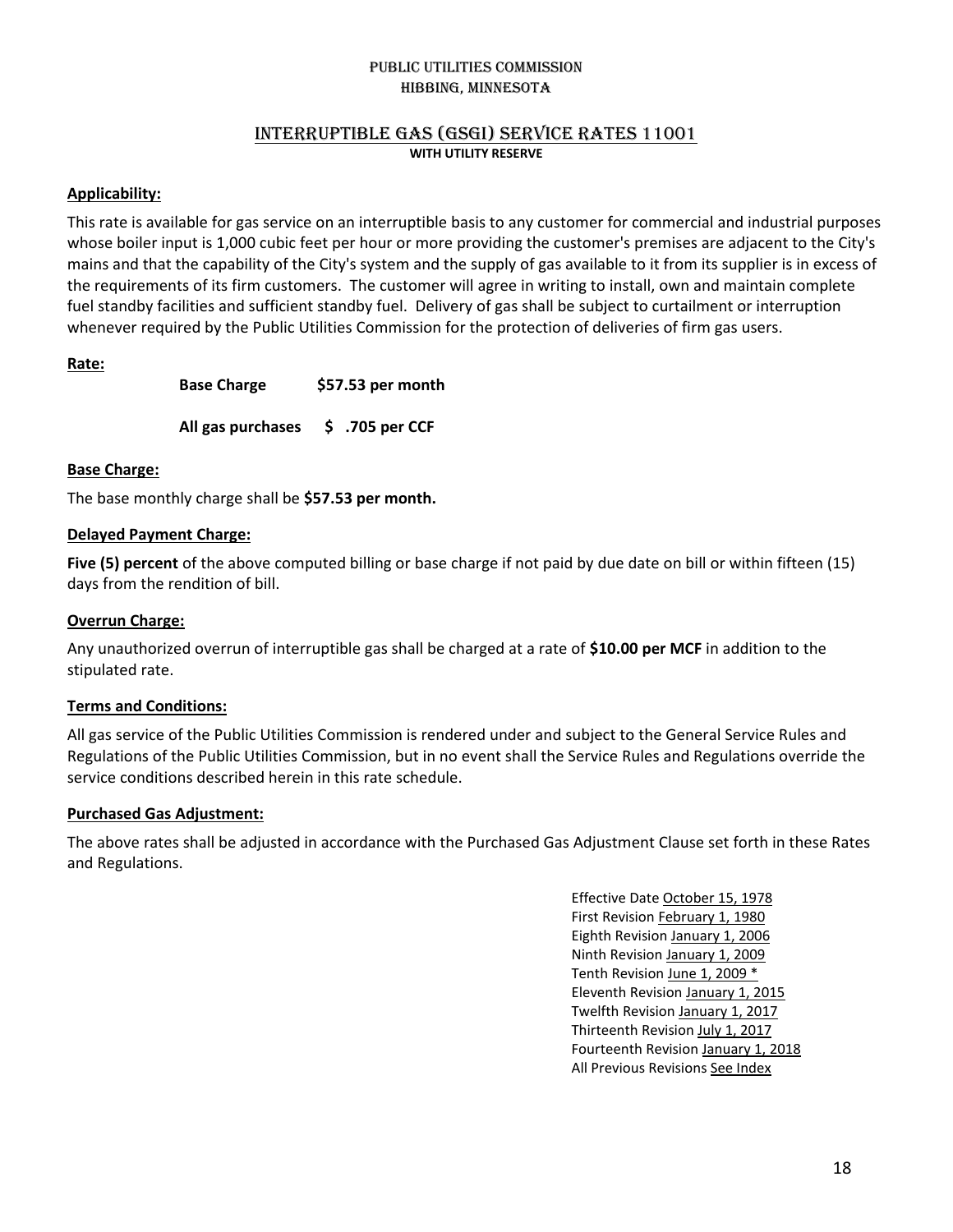### INTERRUPTIBLE GAS SERVICE RATE 11002

**WITHOUT UTILITY RESERVE** 

# **\*\*\* DISCONTINUED JANUARY 1, 2009 \*\*\***

### **Applicability:**

This rate is available for gas service on an interruptible basis to any customer for commercial and industrial purposes whose gas input is 1,000 cubic feet per hour or more providing the customer's premises are adjacent to the City's mains and that the capability of the City's system and the supply of gas available to it from its supplier is in excess of the requirements of its firm customers. The Commission will agree to provide complete fuel standby facilities and sufficient standby fuel on a first-come/ first-serve basis, up to a maximum combined capacity of 20,000 cu. ft. per hour for all users in this rate classification. Delivery of gas shall be subject to curtailment or interruption whenever required by the Public Utilities Commission for the protection of deliveries of firm gas users.

### **Rate:**

| <b>Base Charge</b>              | \$78.61 per month |
|---------------------------------|-------------------|
| All interruptible gas purchases | $$.514$ per CCF   |
| All standby gas purchases       | $$1.57$ per CCF   |

### **Base Charge:**

The base monthly charge shall be **\$78.61 per month.**

### **Delayed Payment Charge:**

**Five (5) percent** of the above computed billing or base charge if not paid by due date on bill or within fifteen (15) days from the rendition of bill.

### **Standby Gas Purchases:**

The Commission shall advise customers by phone contact whenever standby purchases shall go into effect. Standby purchases will be implemented by the Commission whenever necessary to protect deliveries to firm gas customers in addition to the stipulated rate.

### **Terms and Conditions:**

All gas service of the Public Utilities Commission is rendered under and subject to the General Service Rules and Regulations of the Public Utilities Commission, but in no event shall the Service Rules and Regulations override the service conditions described herein in this rate schedule. Application for this service rate shall be made by submitting a written request to the HPUC Secretary.

### **Purchased Gas Adjustment:**

The above rates shall be adjusted in accordance with the Purchased Gas Adjustment Clause set forth in these Rates and Regulations.

> Effective Date February 16, 1993 First Revision November 1, 1993 Sixth Revision January 1, 2006 **Discontinued January 1, 2009** All Previous Revisions See Index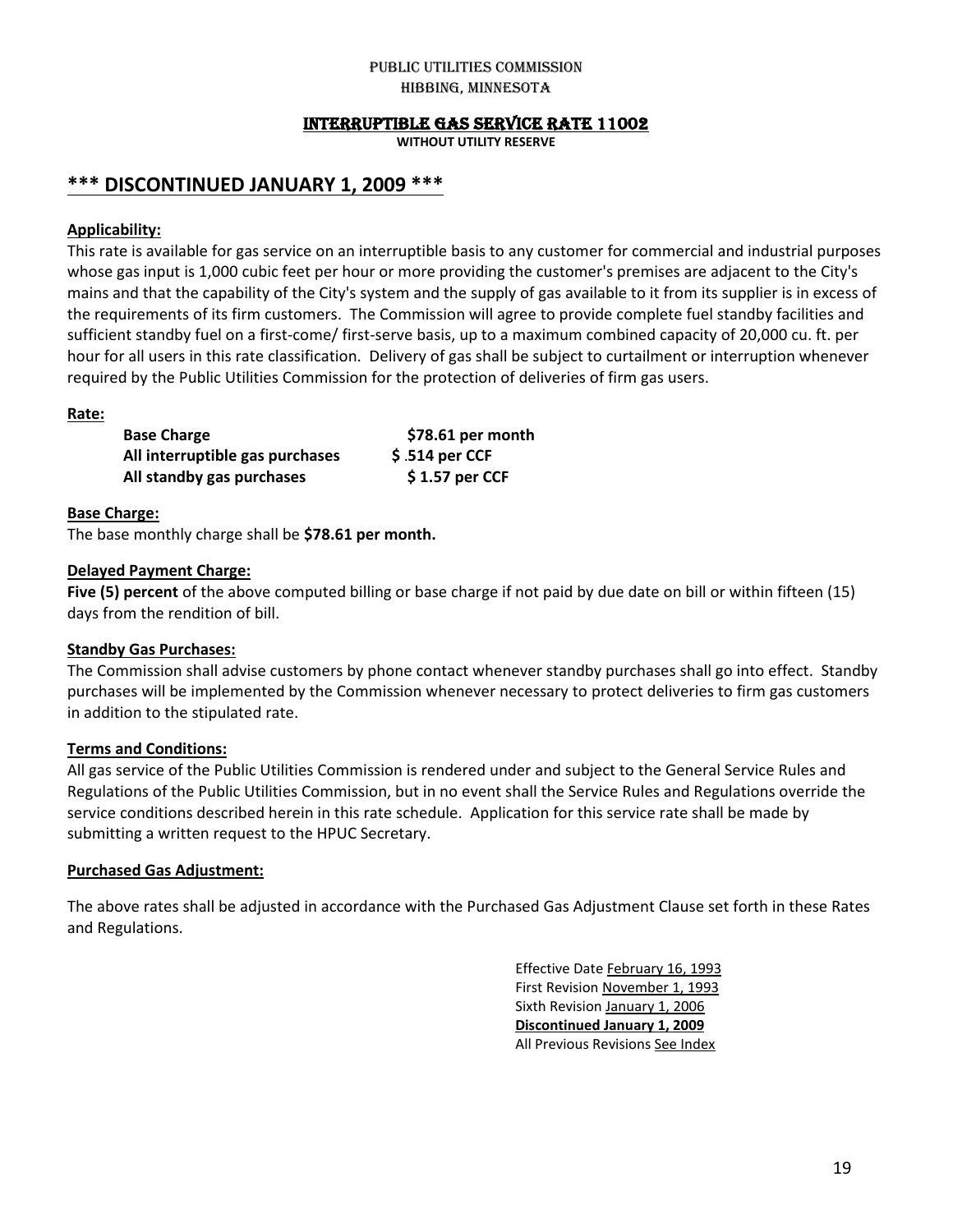# PURCHASED GAS ADJUSTMENT RATE 11501 - 11503

The stipulated rates shall be subject to a purchased gas adjustment whenever the actual cost of gas is above a calculated base cost. The base cost shall be calculated periodically using actual or budgeted costs divided by gas volumes purchased or budgeted.

All retail gas sales are subject to the application of a "Purchased Gas Adjustment" (PGA). Said adjustment shall be made when deemed appropriate by HPUC and shall be determined as follows:

Purchased and produced gas costs shall be calculated for each month or season, summer and winter, or as otherwise deemed appropriate by Hibbing PUC, to reflect changes in the cost of gas above the Base Cost. For these purposes, the "Cost of Gas" shall mean the total cost, including all transportation, demand, commodity, fuel and other supply related charges. Said calculations and adjustments shall be made and become effective with the first billing of each month, season or as HPUC otherwise deems necessary to fully recover additional gas supply costs. Costs for the subsequent period shall reflect the cost(s) as may be reasonably anticipated, plus or minus any corrective adjustments from the previous period.

> Effective Date October 15, 1978 First Revision February 1, 1980 Second Revision March 1, 1982 Third Revision January 1, 1997 Fourth Revision January 1, 1998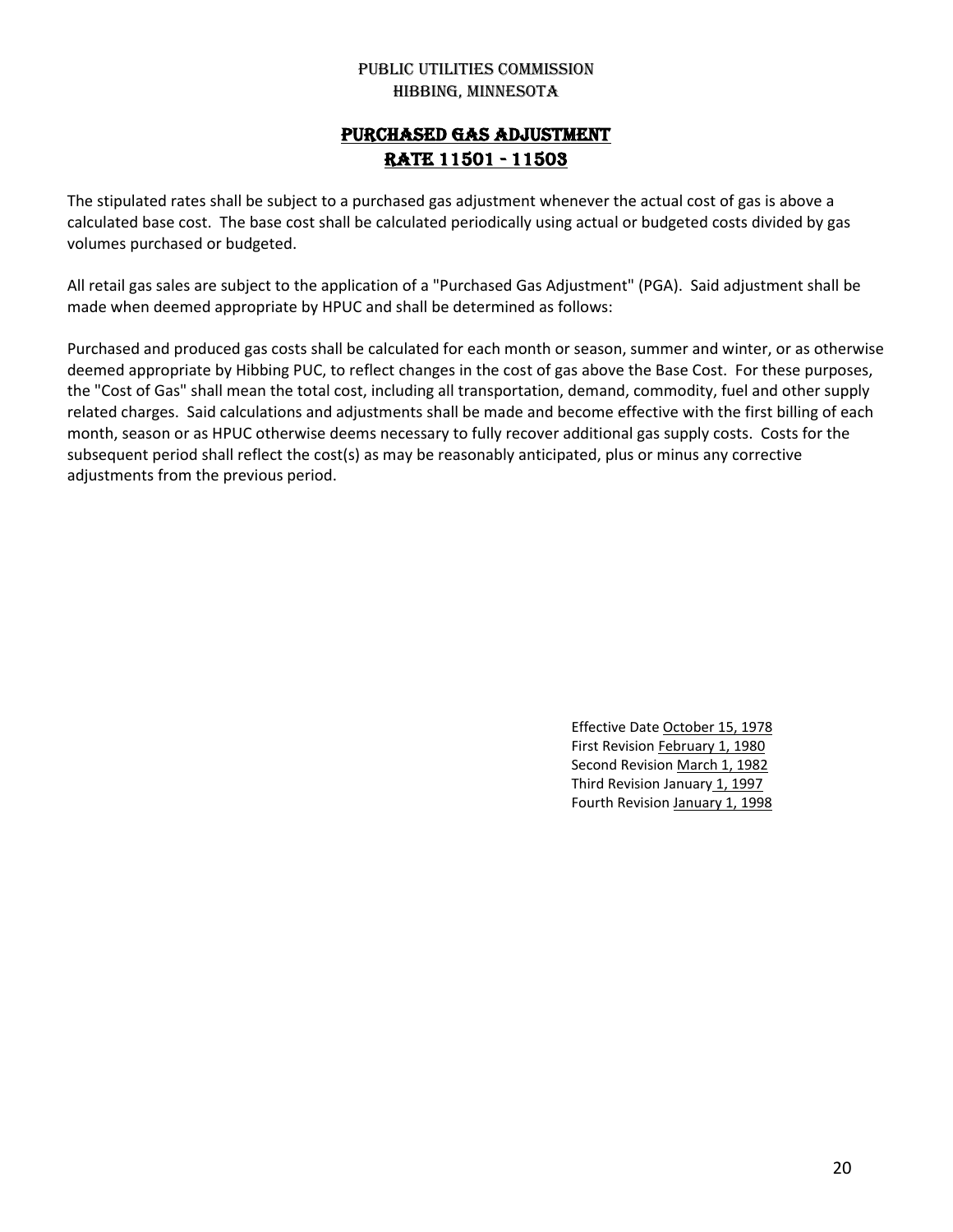# WATER SERVICE RESIDENTIAL - GENERAL SERVICE RATE 18001

### **Applicability:**

This rate is available to all single-family residences, and commercial water customers for potable and process water use. It is also available for multiple units or for multiple family occupancy on the basis that the minimum bill and each energy block (5 apartments or more) of the rate shall be multiplied by the number of families or residences (whichever is greater) served through a single meter before computing the incremental energy block charges.

### **Rate:**

**Base Charge - \$17.46**

| Commodity Charge - | 1 - 6 Units \$3.55 per unit (thousand gallons)   |
|--------------------|--------------------------------------------------|
|                    | 7-12 Units \$3.79 per unit (thousand gallons)    |
|                    | 13 - 24 Units \$4.05 per unit (thousand gallons) |
|                    | Over 24 Units \$4.32 per unit (thousand gallons) |

### **Base Charges:**

### **The base monthly charge is \$17.46.**

### **Delayed Payment Charge:**

**Five (5) percent** of the above computed billing or base charge if not paid by due date on bill or within fifteen (15) days from rendition of bill.

### **Terms and Conditions:**

All water service of the Public Utilities Commission is rendered under and subject to the General Service Rules and Regulations of the Public Utilities Commission, but in no event shall the Service Rules and Regulations override the service conditions described herein in this rate schedule.

> Effective Date October 15, 1978 First Revision February 1, 1980 Eighteenth Revision January 1, 2013 Nineteenth Revision January 1, 2015 Twentieth Revision January 1, 2016 Twenty-first Revision July 1, 2016 Twenty-second Revision January 1, 2017 Twenty-third Revision July 1, 2017 Twenty-fourth Revision January 1, 2018 Twenty-fifth Revision February 13, 2019 Twenty-sixth Revision February 1, 2020 All Previous Revisions See Index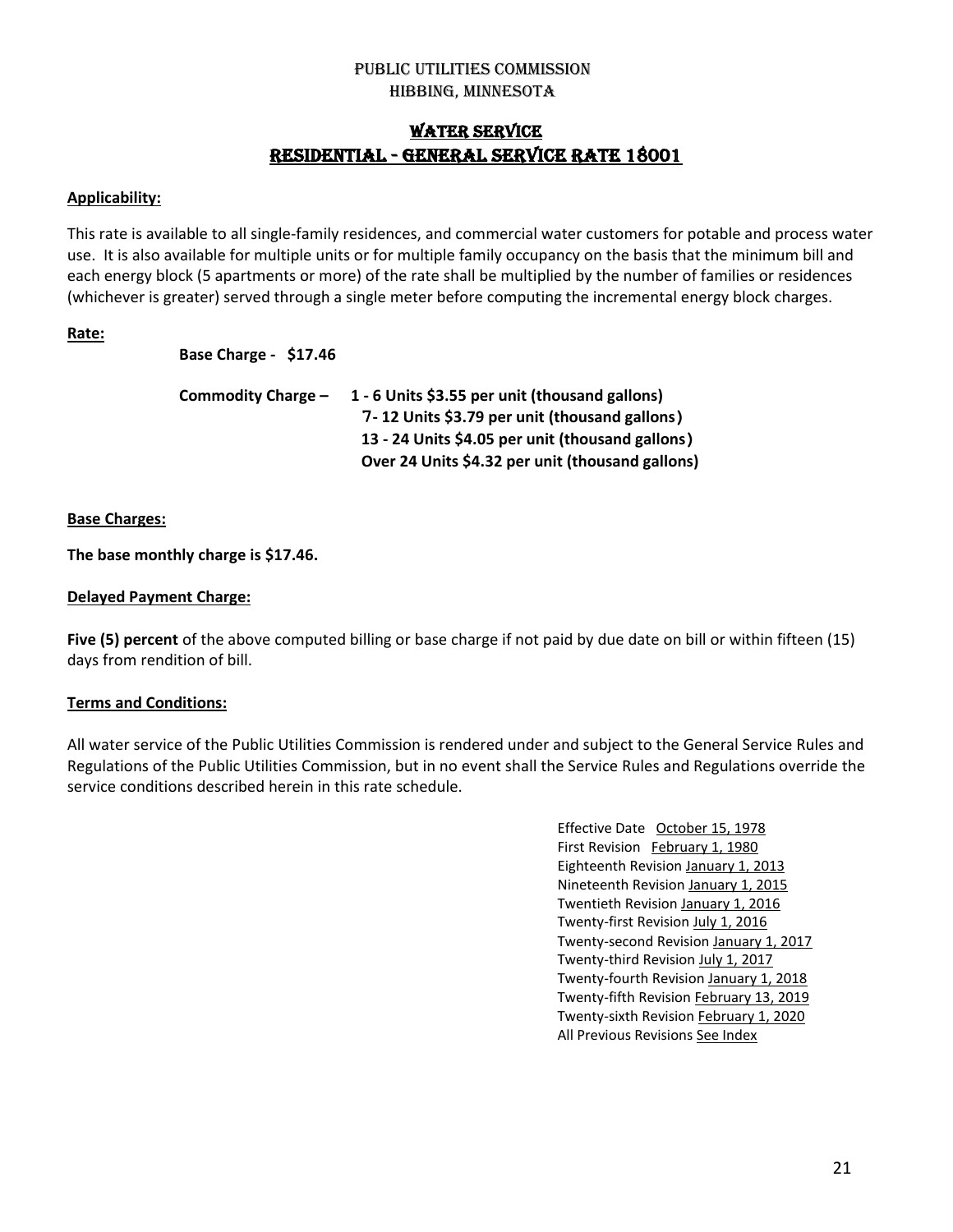# WATER SERVICE COMMERCIAL - GENERAL SERVICE RATE 18002

### **Applicability:**

This rate is available to all commercial water customers for potable and process water use.

### **Rate:**

| <b>Customer Charge</b> | $1''$ Meter = \$17.46 per month          |
|------------------------|------------------------------------------|
|                        | $1\frac{1}{2}$ Meter = \$22.05 per month |
|                        | $2''$ Meter = \$27.56 per month          |
|                        | $3''$ Meter = \$66.15 per month          |
|                        | $4''$ Meter = \$99.23 per month          |
|                        | $6''$ Meter = \$137.81 per month         |
|                        |                                          |

**Commodity Charge – All Usage \$3.69 per unit (thousand gallons)**

### **Base Charges:**

**The base monthly charge is \$17.46.**

### **Delayed Payment Charge:**

**Five (5) percent** of the above computed billing or base charge if not paid by due date on bill or within fifteen (15) days from rendition of bill.

### **Terms and Conditions:**

All water service of the Public Utilities Commission is rendered under and subject to the General Service Rules and Regulations of the Public Utilities Commission, but in no event shall the Service Rules and Regulations override the service conditions described herein in this rate schedule.

> Effective Date October 15, 1978 First Revision February 1, 1980 Eighteenth Revision January 1, 2013 Nineteenth Revision January 1, 2015 Twentieth Revision January 1, 2016 Twenty-first Revision July 1, 2016 Twenty-second Revision January 1, 2017 Twenty-third Revision July 1, 2017 Twenty-fourth Revision January 1, 2018 Twenty-fifth Revision February 13, 2019 Twenty-sixth Revision February 1, 2020 All Previous Revisions See Index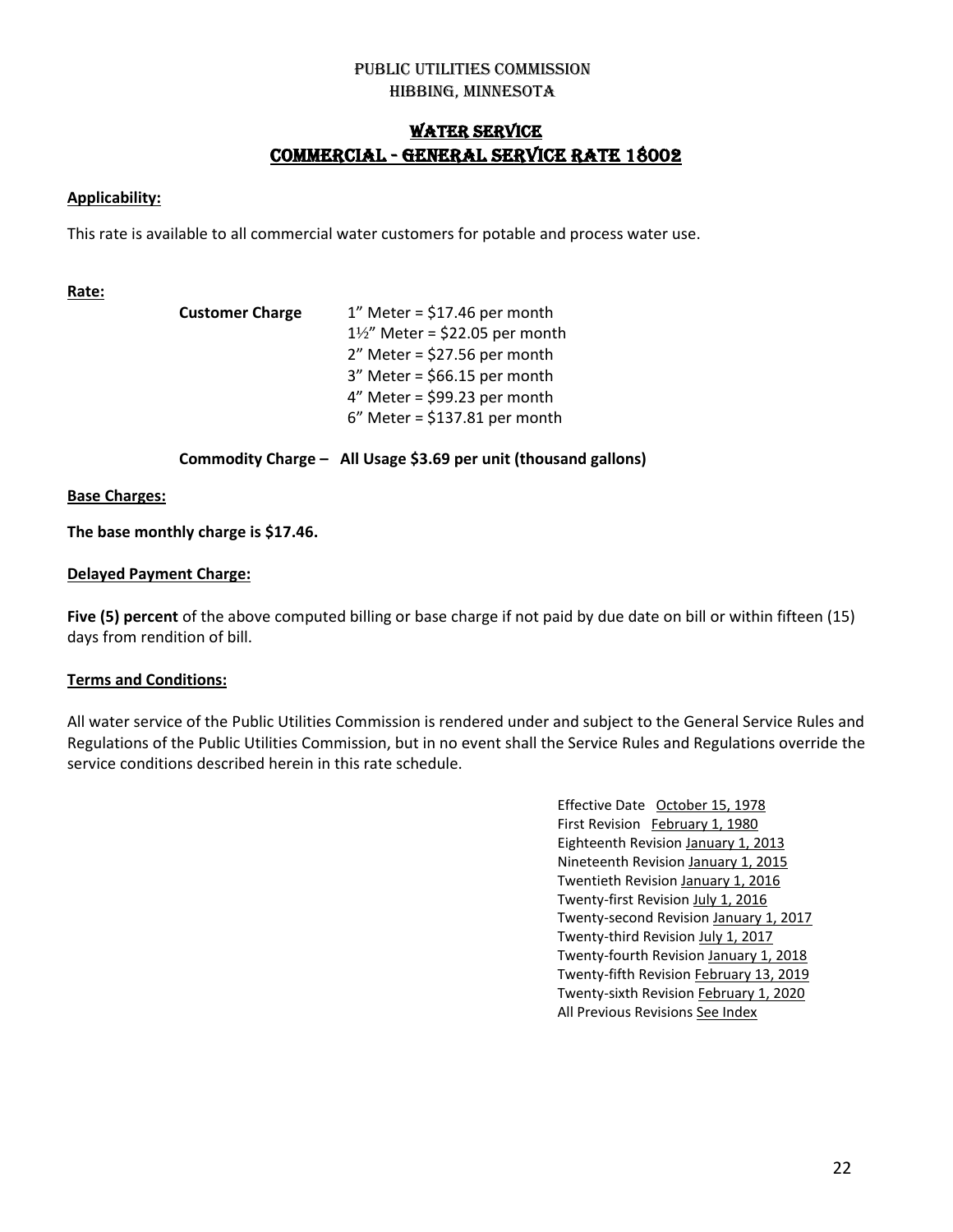# WATER SERVICE Residential - Multi Unit- GENERAL SERVICE RATE 18005

### **Applicability:**

This rate is available to all multi-unit apartment complexes with 20 units or more.

**Rate:**

**Base Charge - \$17.46 Per Apartment (See Block Billing Page 35)**

**Commodity Charge – All Usage \$3.69 per unit (thousand gallons)**

### **Base Charges:**

**The base monthly charge shall be \$17.46 Per Apartment (See Block Billing Page 35)**

### **Delayed Payment Charge:**

**Five (5) percent** of the above computed billing or base charge if not paid by due date on bill or within fifteen (15) days from rendition of bill.

### **Terms and Conditions:**

All water service of the Public Utilities Commission is rendered under and subject to the General Service Rules and Regulations of the Public Utilities Commission, but in no event shall the Service Rules and Regulations override the service conditions described herein in this rate schedule.

> Effective Date October 15, 1978 First Revision February 1, 1980 Eighteenth Revision January 1, 2013 Nineteenth Revision January 1, 2015 Twentieth Revision January 1, 2016 Twenty-first Revision July 1, 2016 Twenty-second Revision January 1, 2017 Twenty-third Revision July 1, 2017 Twenty-fourth Revision January 1, 2018 Twenty-fifth Revision February 13, 2019 Twenty-sixth Revision February 1, 2020 All Previous Revisions See Index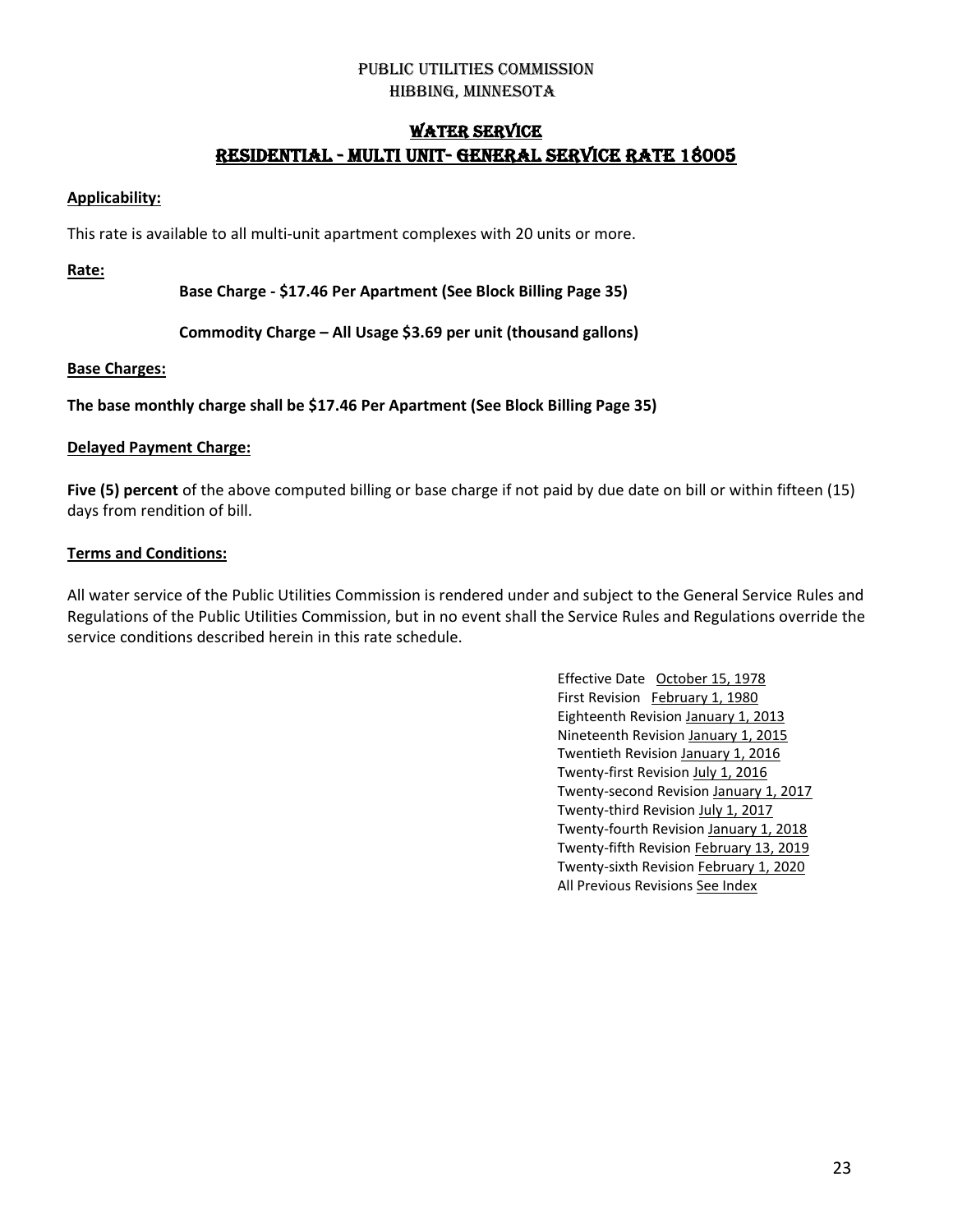# WATER SERVICE WELLHEAD SERVICE RATE 18501

### **Applicability:**

This rate is available on an interruptible basis to select customers for commercial and industrial process (nonpotable) use. To qualify, customers must have existing infrastructure in place to draw water directly from a wellhead, providing that the Customer's premises are adjacent to a City wellhead.

### **Rate:**

### **Base Charge - \$17.46**

**Commodity Charge - \$1.54 per thousand gallons**

### **Base Charges:**

**The base monthly charge is \$17.46.**

### **Delayed Payment Charge:**

**Five (5) percent** of the above computed billing or base charge if not paid by due date on bill or within fifteen (15) days from rendition of bill.

### **Terms and Conditions:**

All water service of the Public Utilities Commission is rendered under and subject to the General Service Rules and Regulations of the Public Utilities Commission. Service provided under this wellhead service rate is interruptible and the Public Utilities reserves the absolute right to discontinue service at any time for any purpose it deems necessary.

> Effective Date June 17, 2003 First Revision January 1, 2004 Eighth Revision January 1, 2015 Ninth Revision January 1, 2016 Tenth Revision July 1, 2016 Eleventh Revision January 1, 2017 Twelfth Revision July 1, 2017 Thirteenth Revision January 1, 2018 Fourteenth Revision February 13, 2019 Fifteenth Revision February 1, 2020 All Previous Revisions See Index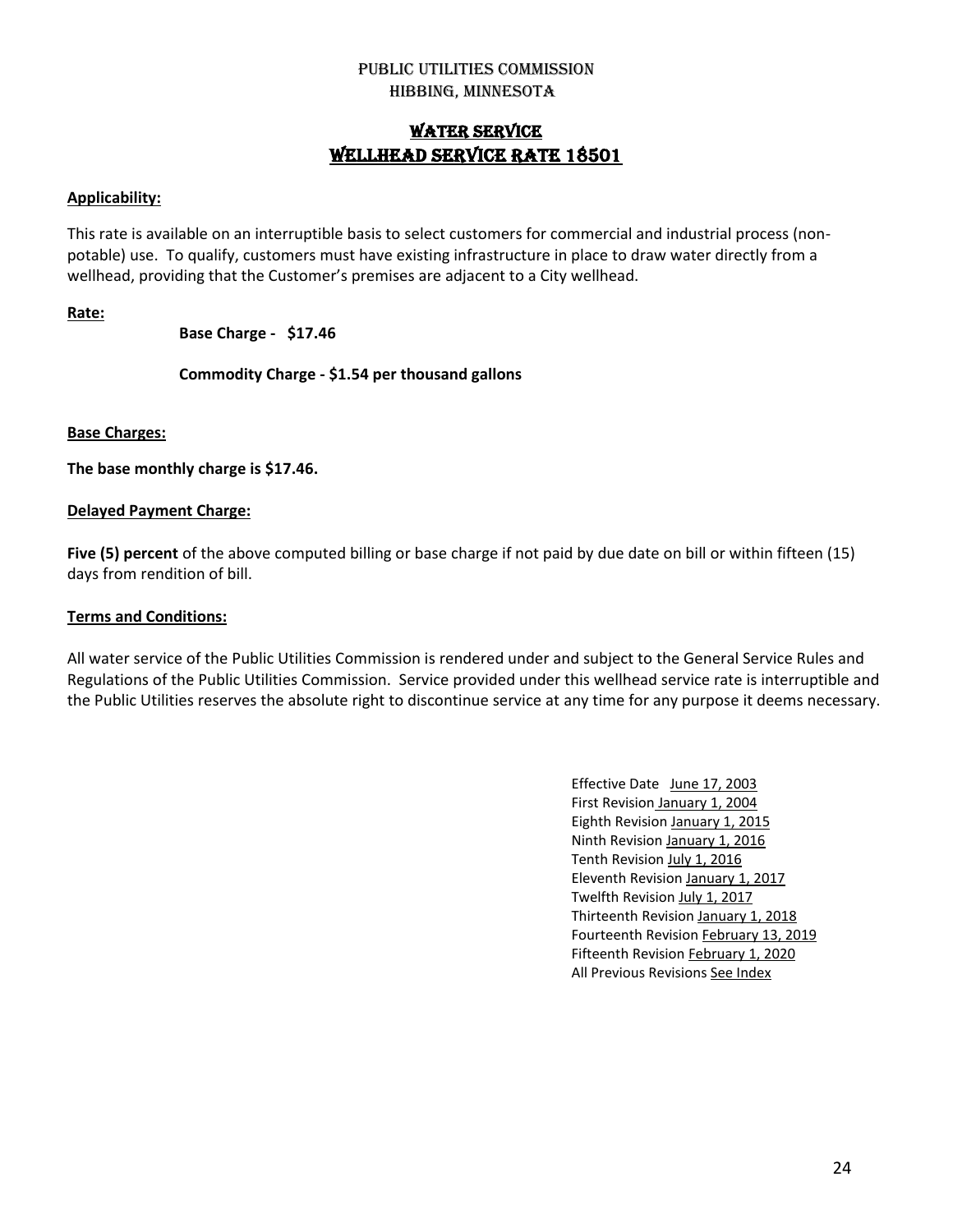# WATER SERVICE SERVICE CONNECTION FEE RATE 18701

### **Applicability:**

The Hibbing Public Utilities is required by Minnesota Legislation, to assess an annual fee for every water service connection. The calculated annual fee is \$9.72 per service connection. The monies collected will be sent to the State of Minnesota quarterly. Starting with the January 2020 water bill, the monthly water service charge will be increased to \$9.72 from \$6.36. This is the annual fee the HPUC has been charging drinking water system customers since 2006.

### **Calculation:**

(How it is calculated on your bill):  $$9.72 \div 12 = $.81$  per month

Effective Date 1993 First Revision: July 1, 2006 Second Revision: January 1, 2020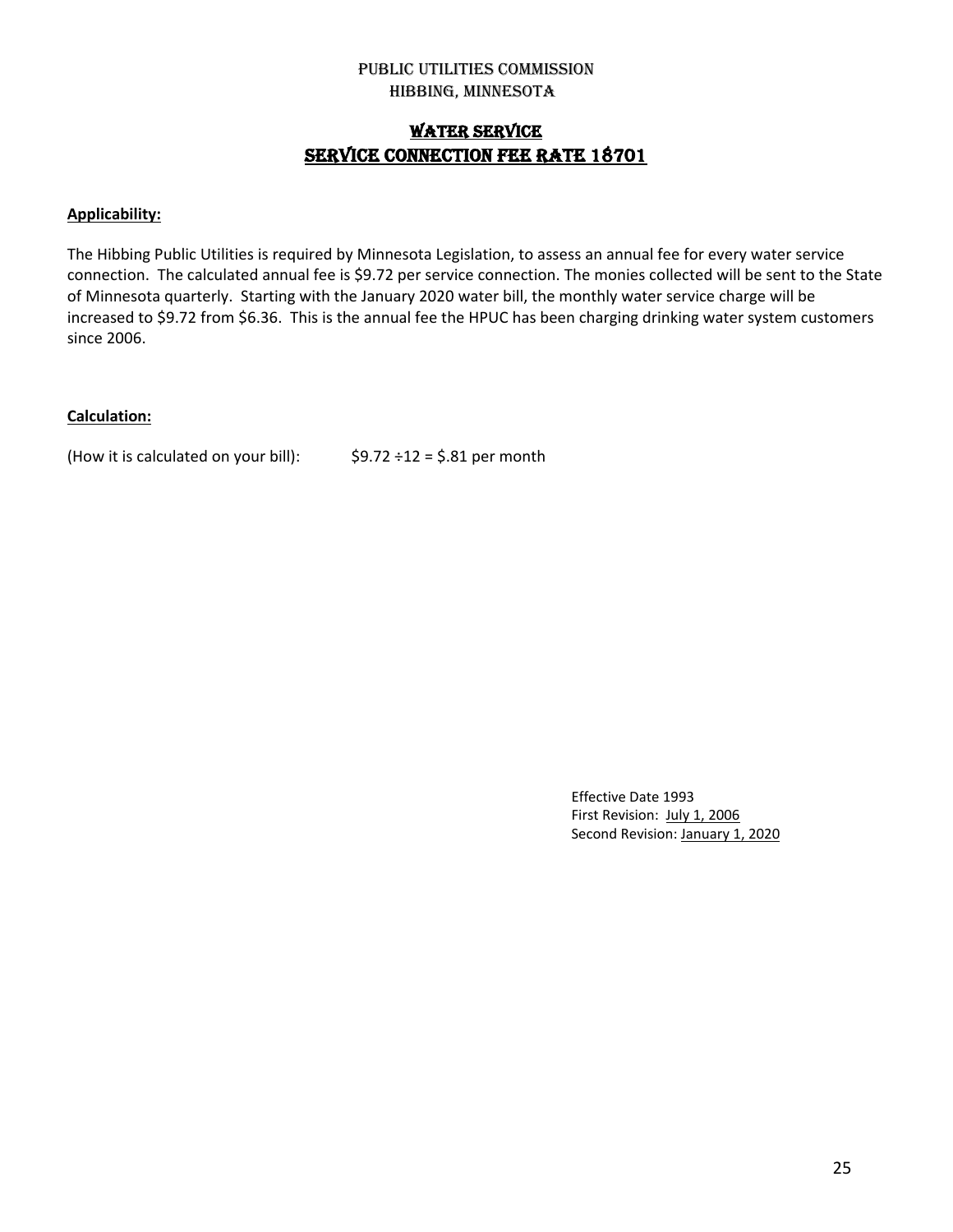# City of Hibbing Hibbing, Minnesota

# Sewer User Charge RATE 20001 & 20002

### **Applicability:**

This rate applies to all users connected to the publicly owned sanitary sewer system. Single family, multiple families, commercial, industrial, schools, churches, and public buildings are all treated equally.

### **Rate:**

The sewer user rates are based on the water meter readings for the month for each user according to the following schedule.

### **Base Charge - \$16.00**

**Commodity Charge - \$5.69 per 1,000 gallons**

**Fixed Sewage Rate: \$33.07 (3 Units of sewer @ \$5.69 plus one base charge @ \$16.00)**

**Base Charge:**

**The base monthly charge is \$16.00.**

### **Delayed Payment Charge:**

**Five (5) percent** of the above computed billing or base charge if not paid by due date on bill or within fifteen (15) days from rendition of bill.

### **Terms and Conditions:**

All sewer user charges of the City of Hibbing are rendered under and subject to the sewer use ordinance of the City of Hibbing.

> Effective Date October 15, 1978 Sixth Revision September 1, 1991 Seventh Revision February 5, 1996 Eighth Revision July 1, 2000 Ninth Revision September 1, 2001 Tenth Revision January 1, 2002 Eleventh Revision February 1, 2004 Twelfth Revision July 1, 2006 Thirteenth Revision January 1, 2008 Fourteenth Revision January 1, 2010 Fifteenth Revision January 1, 2013 Sixteenth Revision February 1, 2014 Seventeenth Revision February 1, 2015 Eighteenth Revision February 1, 2016 Nineteenth Revision April 1, 2019 Twentieth Revision February 1, 2020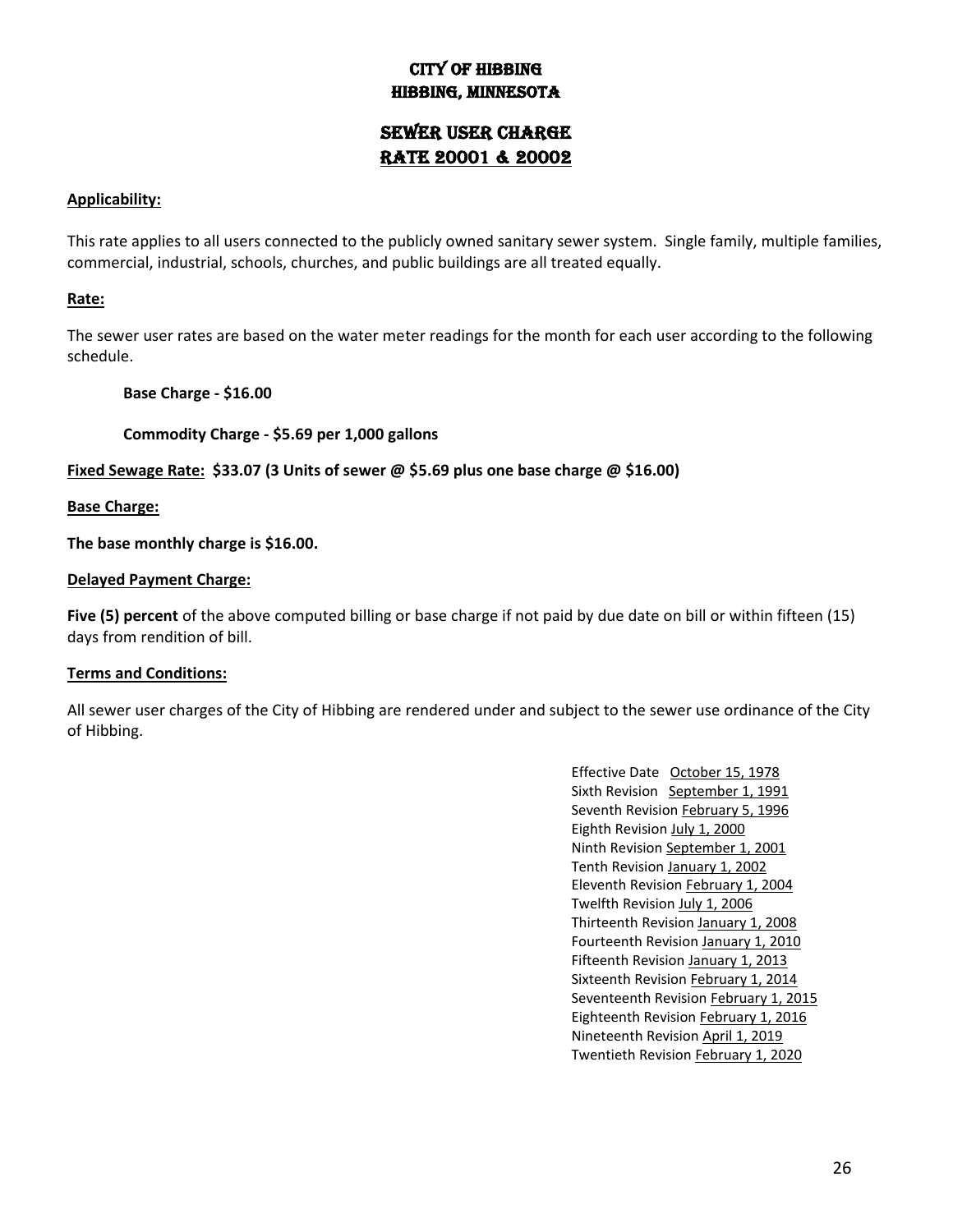# City of Hibbing Hibbing, Minnesota

# Storm Water Improvement Charge RATE 21001-21012

### **Applicability:**

This rate applies to all users connected to the publicly owned storm water system. Single family, multiple families, commercial, industrial, schools, churches, and public buildings are all treated equally.

### **Rate:**

The storm water improvement user rates were voted and passed by the Hibbing City Council on July 1, 2004, and the rates are as follows:

|                                | <b>Base Rate</b>                        |
|--------------------------------|-----------------------------------------|
| Urban residential property     | \$3.20                                  |
| Rural residential property     | \$1.20                                  |
| Urban non-residential property | \$3.20/3,000 sq. ft. of impervious area |
| Rural non-residential property | \$1.20/3,000 sq. ft. of impervious area |

### **Delayed Payment Charge:**

**Five (5) percent** of the above computed billing or base charge if not paid by due date on bill or within fifteen (15) days from rendition of bill.

### **Terms and Conditions:**

All storm water user charges of the City of Hibbing are rendered under and subject to the Storm Water Resolution of the City of Hibbing.

Effective Date July 1, 2004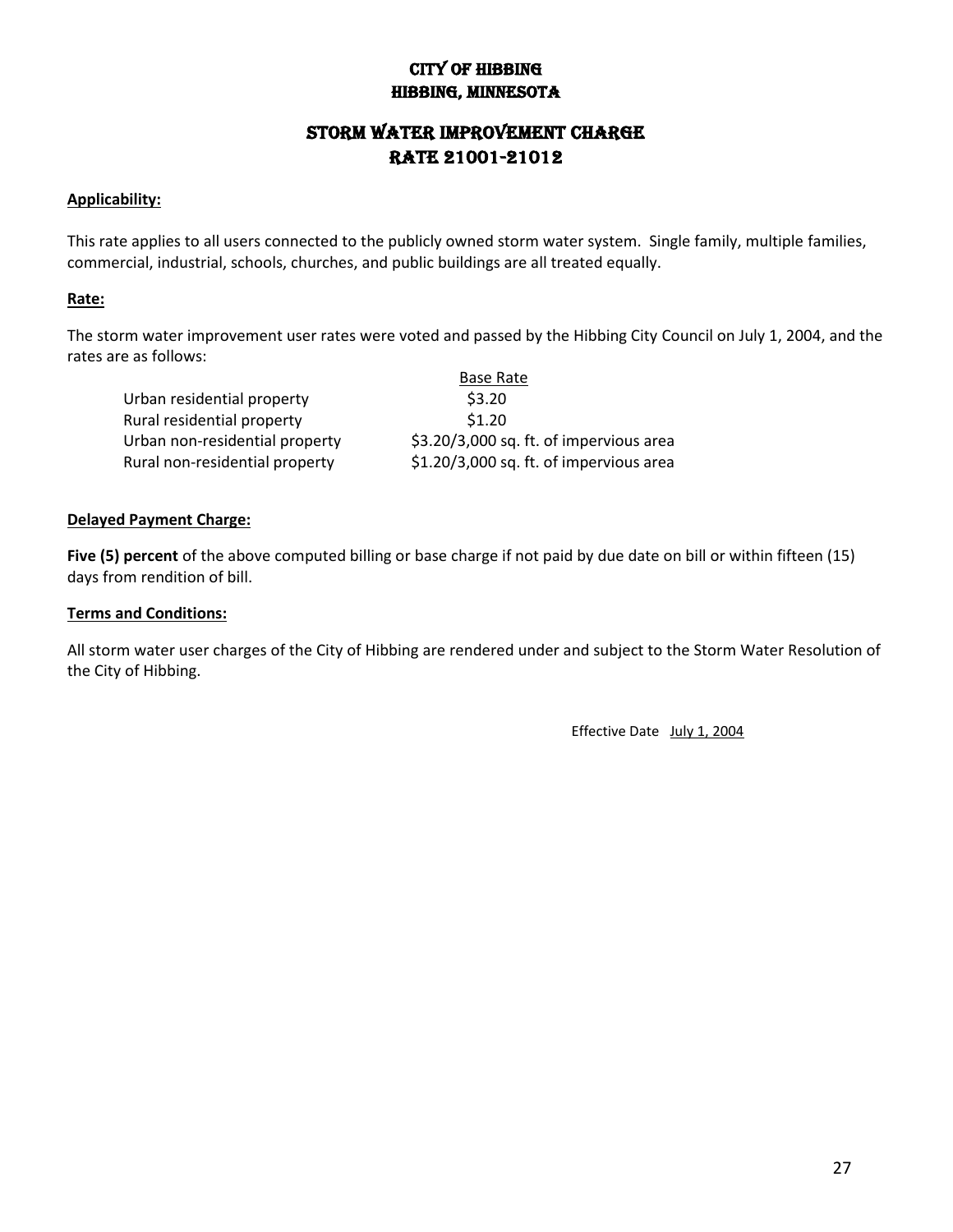# STEAM SERVICE GENERAL SERVICE RATE 15001, 15002, & Summer rate 15008

### **Applicability:**

This rate is available, as shown, to all single family residences, single flats, single apartments and commercial customers for space heating, water heating and limited process use where the condensate is returned to the Utilities System.

# **Character of Service:**

Service furnished under this rate shall consist of low pressure dry saturated steam of the fifteen pound gauge (15 psig) class.

**Rate: Base Charge \$22.02**

**All steam consumed \$18.63 per M Lbs.**

### **Summer Rate 15008: (May through September)**

### **Applicability:**

This rate applies to 15 lb. steam from May 1 – September 30

### **All steam consumed Rate 15008……..\$22.36 per M pounds**

### **Fuel Adjustment:**

The above rate shall be adjusted in accordance with the Fossil Fuel Adjustment Clause set forth in these rates and regulations.

### **Delayed Payment Charge:**

Five (5) percent of the above computed billing or base charge if not paid by due date on bill or within fifteen (15) days from rendition of bill.

### **Terms and Conditions:**

This rate is available on application and only to those consumers whose entire requirements are measured through one (1) meter.

All steam service of the Utility is rendered under and subject to Rules and Regulations of the Hibbing Public Utilities Commission.

> Effective Date October 15, 1978 Twenty-first Revision January 1, 2017 Twenty-second Revision July 1, 2017 Twenty-third Revision January 1, 2018 Twenty-fourth Revision February 13, 2019 All Previous Revisions See Index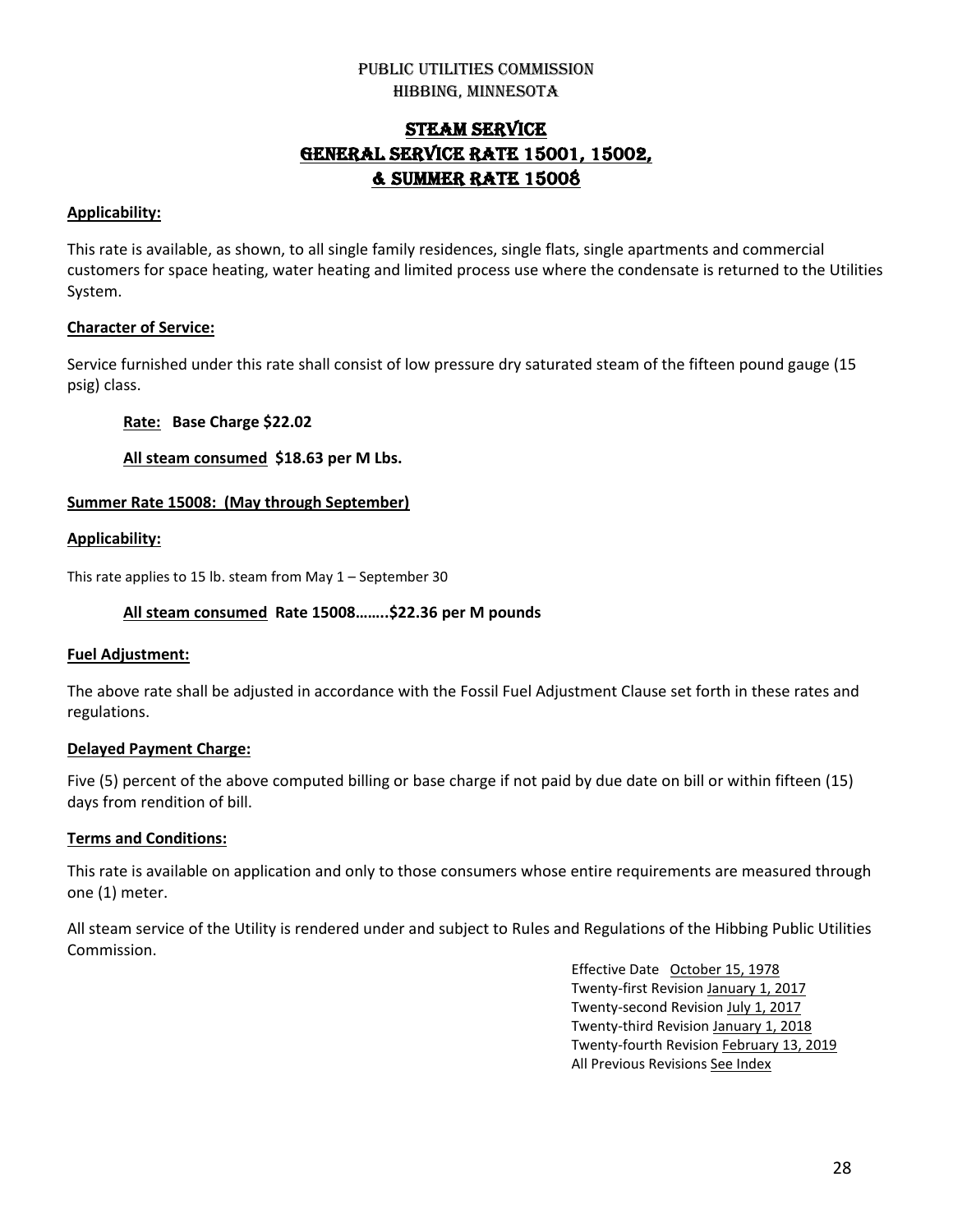# STEAM SERVICE LIVE STEAM RATE 15501

### **Applicability:**

This rate is available, as shown, to commercial customers for heating and process use where the condensate is returned to the Utilities System.

### **Character of Service:**

Service furnished under this rate shall consist of medium pressure dry saturated steam of the one hundred seventyfive pound gauge (175 psig) class.

### **Rate: Base Charge \$21.21**

### **All steam consumed \$16.29 per M Lbs.**

### **Fuel Adjustment:**

The above rate shall be adjusted in accordance with the Fossil Fuel Adjustment Clause set forth in these rates and regulations.

### **Delayed Payment Charge:**

Five (5) percent of the above computed billing or base charge if not paid by due date on bill or within fifteen (15) days from rendition of bill.

### **Terms and Conditions:**

This rate is available on application and only to those consumers whose entire requirements are measured through one (1) meter.

All steam service of the Utility is rendered under and subject to Rules and Regulations of the Hibbing Public Utilities Commission.

> Effective Date September 1, 1984 First Revision April 1, 1990 Ninth Revision January 1, 2006 Tenth Revision January 1, 2008 Eleventh Revision January 1, 2009 Twelfth Revision June 1, 2009 \* Thirteenth Revision January 1, 2015 Fourteenth Revision January 1, 2016 Fifteenth Revision July 1, 2016 Sixteenth Revision January 1, 2017 Seventeenth Revision July 1, 2017 Eighteenth Revision January 1, 2018 Nineteenth Revision February 13, 2019 All Previous Revisions See Index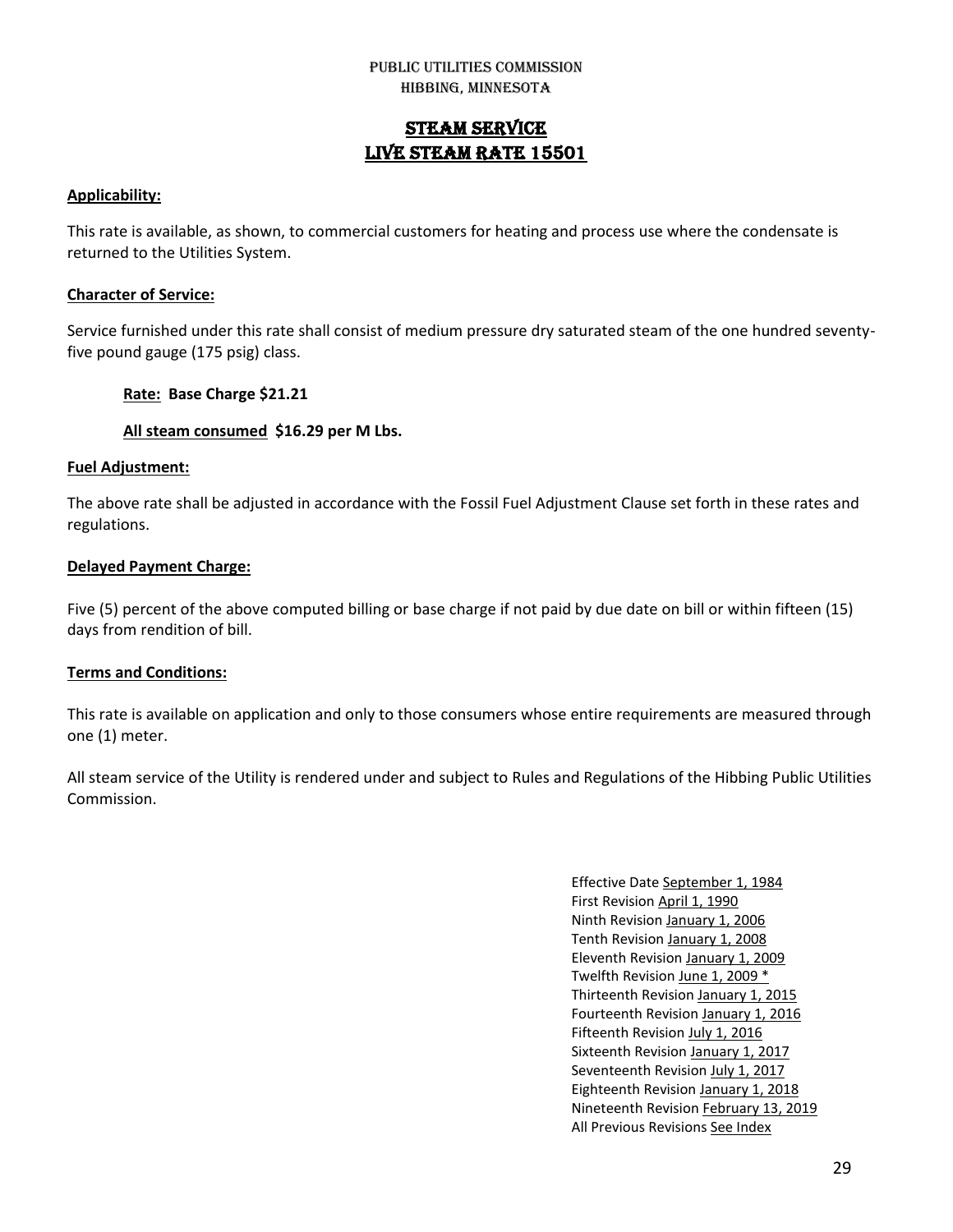### STEAM RATE SCHEDULE

# RANGE REGIONAL HEALTH SERVICES – RATE 15003

### **Character of Service:**

Service furnished under this rate shall consist of low pressure dry saturated steam of the fifteen pound gauge (15 psig) class.

### **Rate: Base Charge \$21.69**

**All steam consumed Rate 15002 Less 10% (\$16.78)**

**Summer Rate: \$20.13**

### **Fuel Adjustment:**

The above rate shall be adjusted in accordance with the Fossil Fuel Adjustment Clause set forth in these rates and regulations, less 10%.

### **Delayed Payment Charge:**

Five (5) percent of the above computed billing or base charge if not paid by due date on bill or within fifteen (15) days from rendition of bill.

### **Terms and Conditions:**

This rate is available on application and only to those consumers whose entire requirements are measured through one (1) meter.

All steam service of the Utility is rendered under and subject to Rules and Regulations of the Hibbing Public Utilities Commission.

> Effective Date July 1, 2005 First Revision January 1, 2006 Second Revision January 1, 2008 Third Revision January 1, 2009 Fourth Revision June 1, 2009 \* Fifth Revision January 1, 2015 Sixth Revision January 1, 2016 Seventh Revision July 1, 2016 Eighth Revision January 1, 2017 Ninth Revision July 1, 2017 Twentieth Revision January 1, 2018 Twenty-first Revision February 13, 2019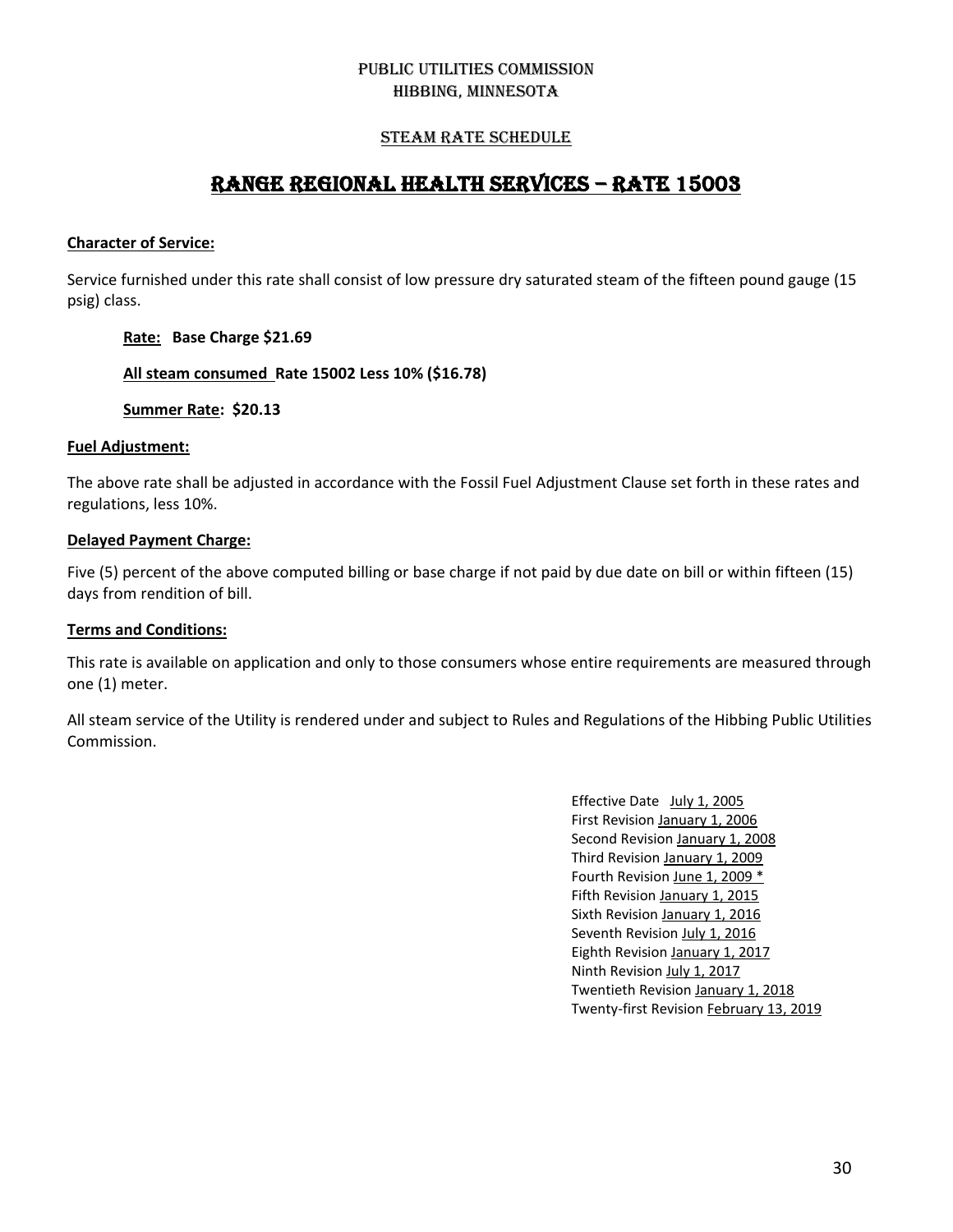### STEAM RATE SCHEDULE

# INDEPENDENT SCHOOL DISTRICT #701 RATE 15004

### **Character of Service:**

Service furnished under this rate shall consist of low pressure dry saturated steam of the fifteen pound gauge (15 psig) class.

### **Rate: Base Charge \$21.69**

### **All steam consumed Rate 15002 Less 5% (\$17.71)**

**Summer Rate: \$21.24**

### **Fuel Adjustment:**

The above rate shall be adjusted in accordance with the Fossil Fuel Adjustment Clause set forth in these rates and regulations, less 5%.

### **Delayed Payment Charge:**

Five (5) percent of the above computed billing or base charge if not paid by due date on bill or within fifteen (15) days from rendition of bill.

### **Terms and Conditions:**

This rate is available on application and only to those consumers whose entire requirements are measured through one (1) meter.

All steam service of the Utility is rendered under and subject to Rules and Regulations of the Hibbing Public Utilities Commission.

> Effective Date October 15, 1978 First Revision February 1, 1980 Fourteenth Revision January 1, 2006 Fifteenth Revision January 1, 2008 Sixteenth Revision January 1, 2009 Seventeenth Revision June 1, 2009 \* Eighteenth Revision January 1, 2015 Nineteenth Revision January 1, 2016 Twentieth Revision July 1, 2016 Twenty-first Revision January 1, 2017 Twenty-second Revision July 1, 2017 Twenty-third Revision January 1, 2018 Twenty-fourth Revision February 13, 2019 All Previous Revisions See Index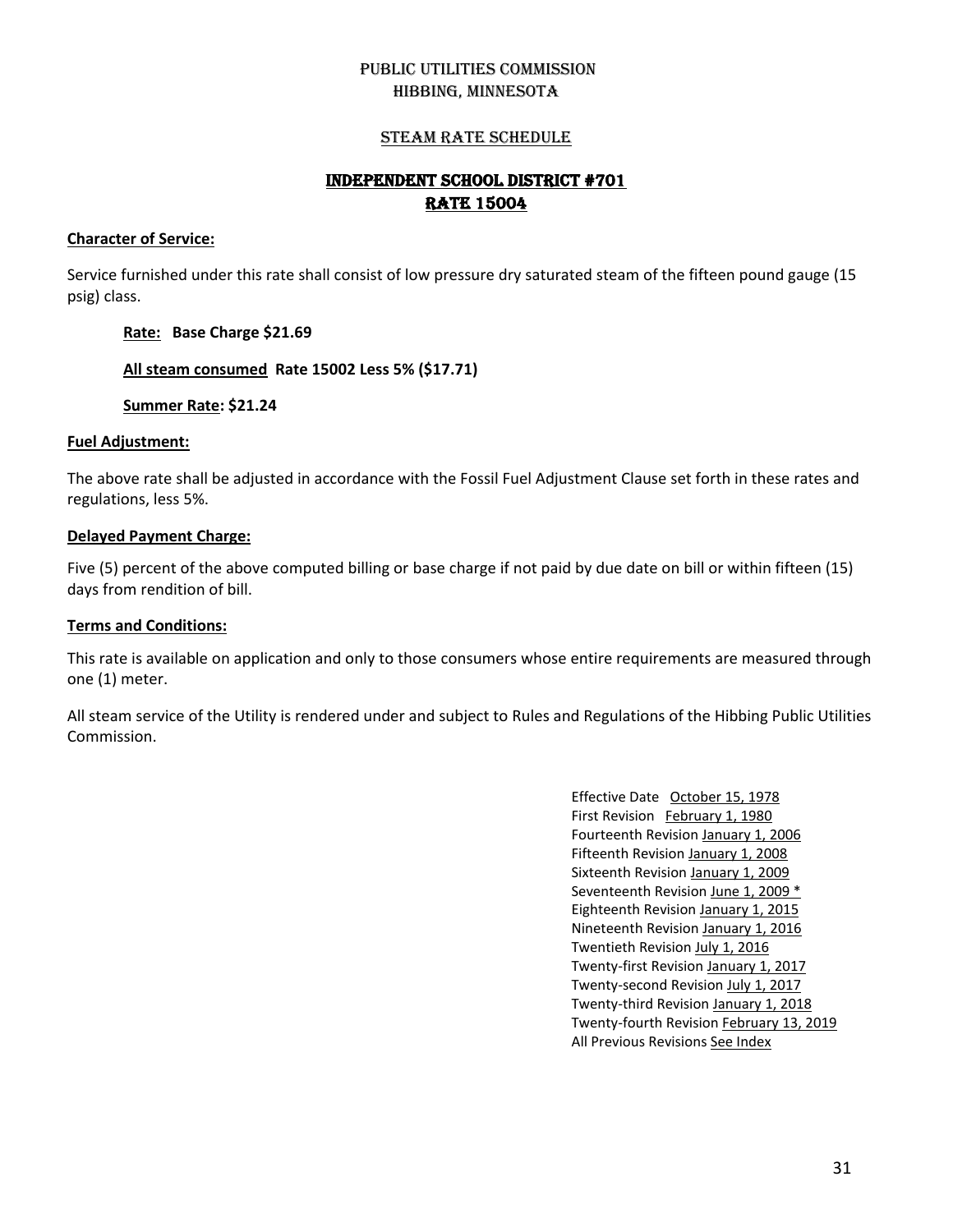# GENERAL SERVICE RATE 15005 (Lee Center) GENERAL SERVICE RATE 15006 (HRA)

### **Applicability:**

This rate is available, as shown, to all single family residences, single flats, single apartments and commercial customers for space heating, water heating and limited process use where the condensate is returned to the Utilities System.

### **Character of Service:**

Service furnished under this rate shall consist of low pressure dry saturated steam of the fifteen pound gauge (15 psig) class.

### **Rate: Base Charge \$20.02**

**All steam consumed \$18.63 per M Lbs.**

### **Fuel Adjustment:**

The above rate shall be adjusted in accordance with the Fossil Fuel Adjustment Clause set forth in these rates and regulations.

### **Delayed Payment Charge:**

Five (5) percent of the above computed billing or base charge if not paid by due date on bill or within fifteen (15) days from rendition of bill.

### **Terms and Conditions:**

This rate is available on application and only to those consumers whose entire requirements are measured through one (1) meter.

All steam service of the Utility is rendered under and subject to Rules and Regulations of the Hibbing Public Utilities Commission.

> Effective Date October 15, 1978 First Revision February 1, 1980 Fourteenth Revision January 1, 2006 Fifteenth Revision January 1, 2008 Sixteenth Revision January 1, 2009 Seventeenth Revision June 1, 2009 \* Eighteenth Revision January 1, 2015 Nineteenth Revision January 1, 2016 Twentieth Revision July 1, 2016 Twenty-first Revision January 1, 2017 Twenty-second Revision July 1, 2017 Twenty-third Revision January 1, 2018 Twenty-fourth Revision February 13, 2019 All Previous Revisions See Index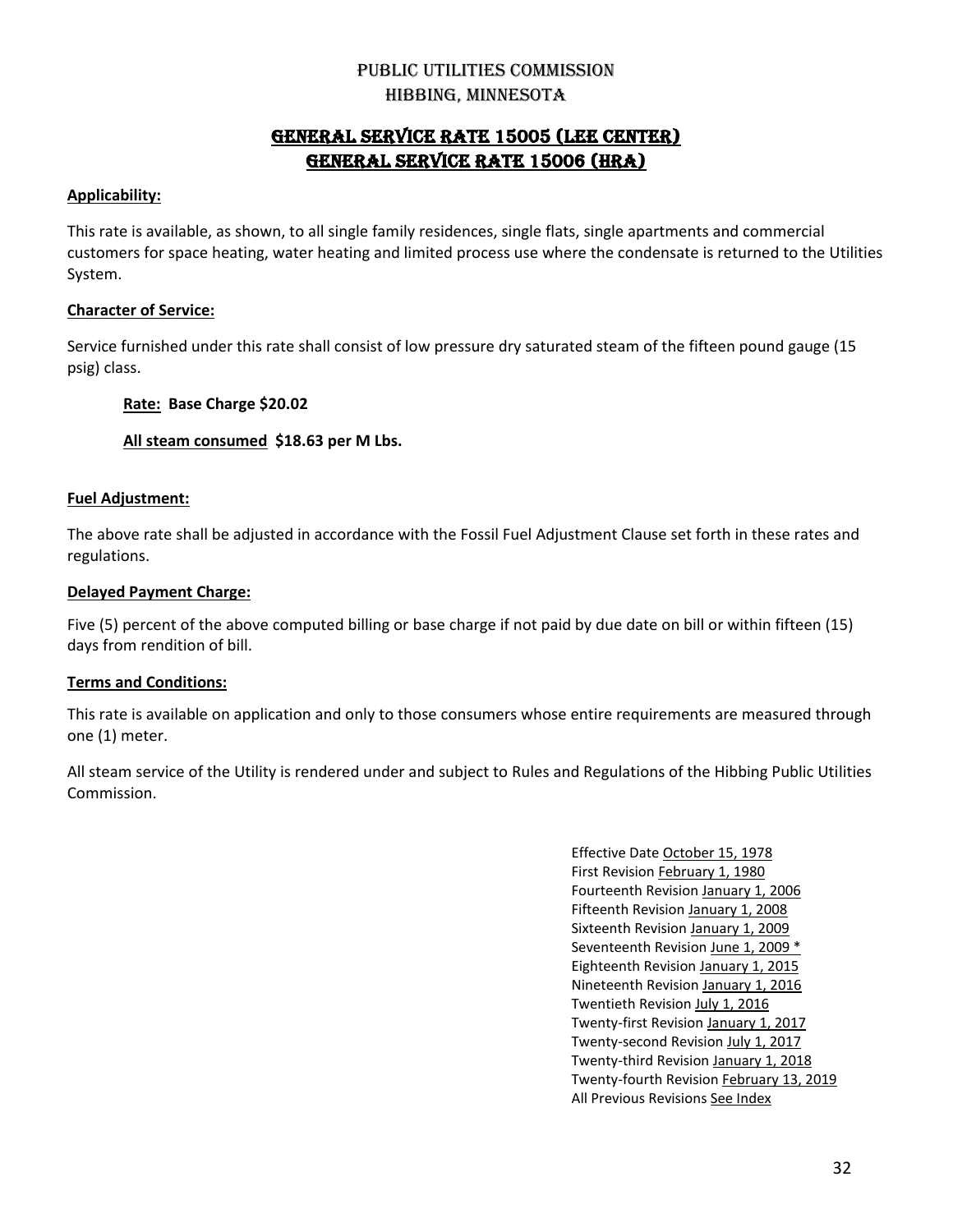### STEAM RATE SCHEDULE

# HIBBING COMMUNITY COLLEGE RATE 15007

### **Character of Service:**

Service furnished under this rate shall consist of low pressure dry saturated steam of the fifteen pound gauge (15 psig) class.

### **Rate: Base Charge………\$22.02**

**All steam consumed Rate 15007……..\$18.63**

### **Fuel Adjustment:**

The above rate shall be adjusted in accordance with the Fossil Fuel Adjustment Clause set forth in these rates and regulations.

### **Delayed Payment Charge:**

Five (5) percent of the above computed billing or base charge if not paid by due date on bill or within fifteen (15) days from rendition of bill.

### **Terms and Conditions:**

This rate is available on application and only to those consumers whose entire requirements are measured through one (1) meter.

All steam service of the Utility is rendered under and subject to Rules and Regulations of the Hibbing Public Utilities Commission.

> Effective Date October 15, 1978 First Revision February 1, 1980 Fourteenth Revision January 1, 2006 Fifteenth Revision January 1, 2008 Sixteenth Revision January 1, 2009 Seventeenth Revision June 1, 2009 \* Eighteenth Revision January 1, 2015 Nineteenth Revision January 1, 2016 Twentieth Revision July 1, 2016 Twenty-first Revision January 1, 2017 Twenty-second Revision July 1, 2017 Twenty-third Revision January 1, 2018 Twenty-fourth Revision February 13, 2019 All Previous Revisions See Index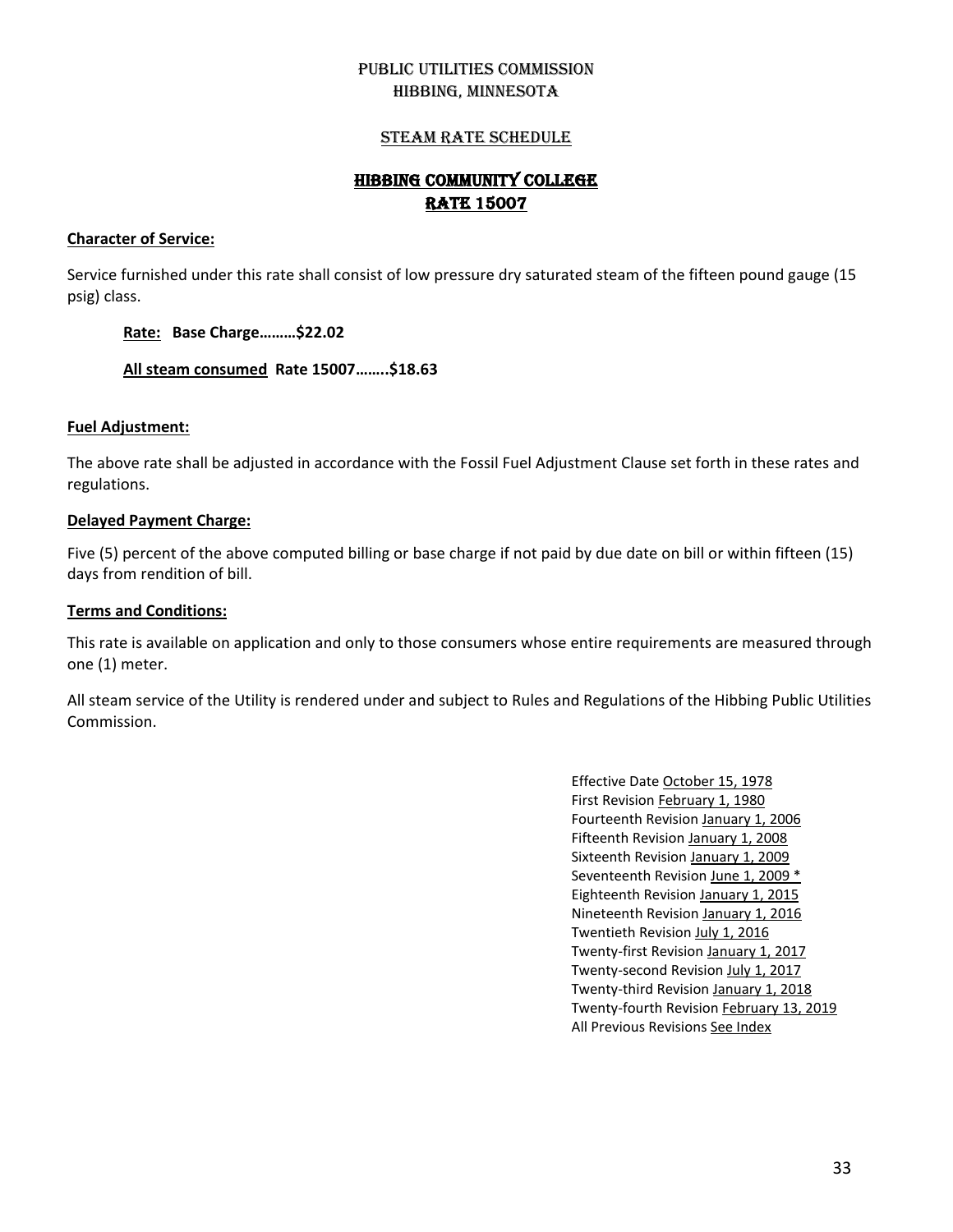# STEAM FOSSIL FUEL ADJUSTMENT RATE 16001-16005

The purpose of the Fossil Fuel Adjustment (FFA) is to recover fuel costs in excess of the Base Cost per Mlbs sold during the test year. If the monthly cost per Mlbs sold is less than the Base Cost, there is no FFA. If the monthly cost is greater than the Base Cost, an FFA would be charged.

The allocation of actual costs to the Steam Department is based on the amount of coal consumed in the production of steam. This cost is divided by the prior month steam sales to compute the cost of steam sold per Mlbs.

The initial Base Cost per Mlbs sold is based on a seasonal rolling average of Steam Department fuel cost allocated to the Heat Department divided by the steam sales during the test year plus 10 percent thereof.

The FFA shall be calculated under this clause unless service to a customer is covered by a contract with a different method of determining the FFA. The amount of FFA is applicable to all metered or estimated meter sales, except sales covered under contract, and is not subject to the maximum charge provision of the rate schedule.

> Effective Date October 15, 1978 First Revision February 1, 1980 Second Revision February 1, 1981 Third Revision March 1, 1982 Fourth Revision January 1, 1997 Fifth Revision January 1, 1998 Suspended January 1, 2007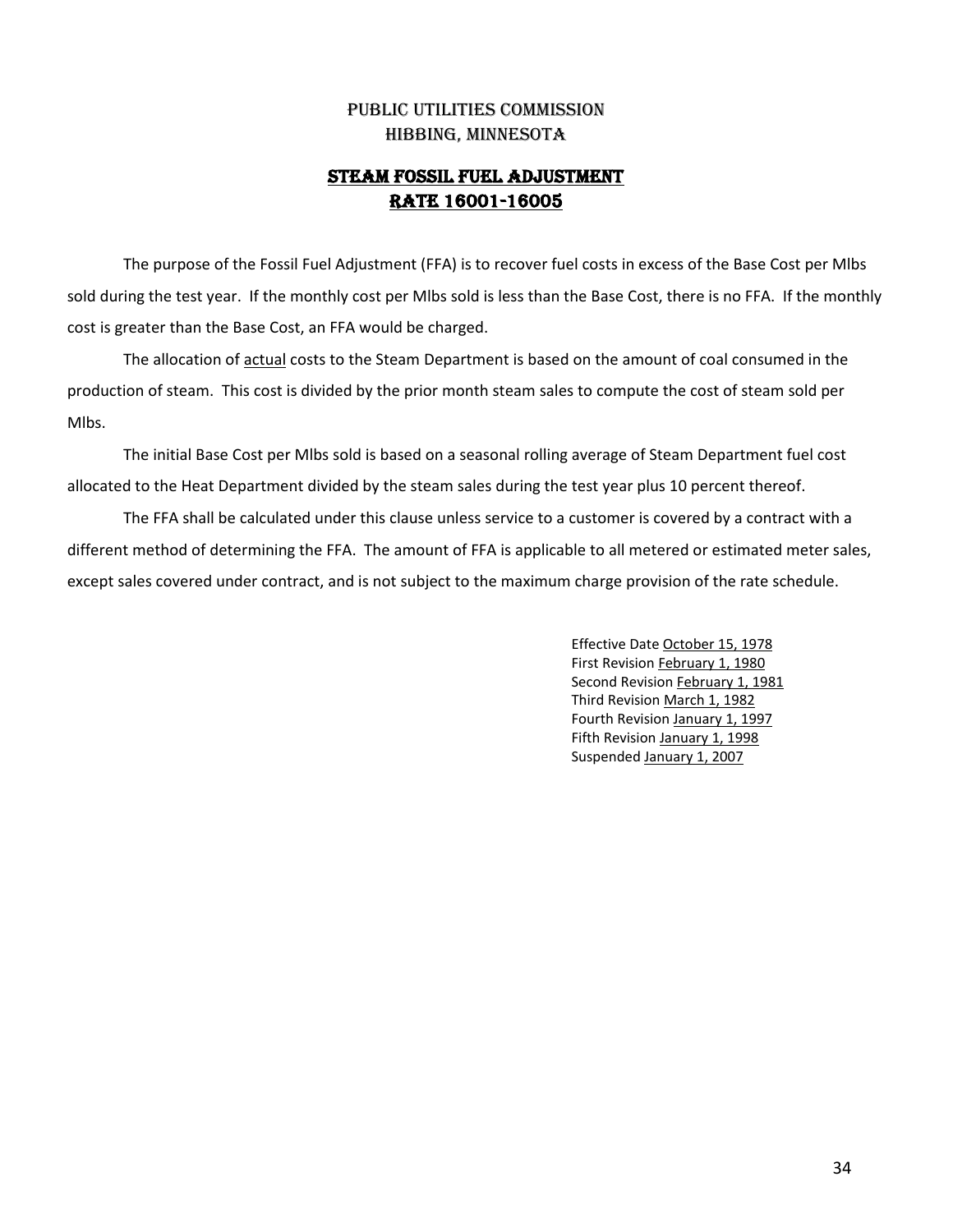# **GARBAGE/LANDFILL SCHEDULE RATE 22201-22302**

|                         |                  |                | <b>OPERATIONS</b>      | <b>MONTHLY</b> |  |
|-------------------------|------------------|----------------|------------------------|----------------|--|
| <b>CUSTOMER</b>         |                  | <b>GARBAGE</b> | <b>COUNTY LANDFILL</b> | <b>TOTAL</b>   |  |
|                         |                  |                |                        |                |  |
| RATE 22001-22004        |                  |                |                        |                |  |
| <b>RESIDENTIAL</b>      | 95 Gallon        | \$17.00        | \$5.00                 | \$22.00        |  |
|                         | 65 Gallon        | \$15.00        | \$5.00                 | \$20.00        |  |
| <b>SMALL APARTMENTS</b> |                  | \$17.00        | \$5.00                 | \$22.00        |  |
| <b>LARGE APARTMENTS</b> |                  | \$14.80        | \$1.25 PER CUBIC       |                |  |
|                         |                  |                | YARD                   |                |  |
| <b>COMMERCIAL</b>       |                  |                |                        |                |  |
| <b>ACCOUNTS:</b>        | RATE 22101-22302 |                | <b>OPERATIONS</b>      |                |  |
|                         |                  |                |                        |                |  |
|                         |                  |                |                        |                |  |
| <b>MINIMUM</b>          | \$29.60          |                | \$1.20                 | \$30.80        |  |
| 2 CUBIC YARDS           |                  |                |                        |                |  |
|                         |                  |                |                        |                |  |
| <b>GREATER THAN</b>     | \$14.80 per      |                | $$1.25$ per            |                |  |
| <b>2 CUBIC YARDS</b>    | cubic yard       |                | cubic yard             |                |  |
|                         |                  |                |                        |                |  |

### **RESIDENTIAL RATE PER DAY**

 RESIDENTIAL GARBAGE TAX 9.75% Effective January 1, 1998 COMMERCIAL GARBAGE TAX 17% CML LANDFILL TAX 17% (TIPPING)

 CML LANDFILL IS SPLIT INTO TIPPING AND OPERATIONS \*TIPPING PORTION IS .876% OF TOTAL LANDFILL CHARGE. EFFECTIVE JUNE 1, 1998.

TIPPING DISCONTINUED 01-01-2010 Rev. February 5, 1996

Rev. July 1, 1993 Rev. November 1, 1997 Rev. January 1, 1998 Rev. June 1, 1998 Rev. May 1, 2002 Rev. February 2, 2004 Rev. February1, 2005 Rev. July 1, 2006 Rev. May 1, 2007 Rev. January 1, 2008 Rev. January 1, 2010 Rev. June 1, 2010 Rev. February 1, 2015 Rev. February 1, 2016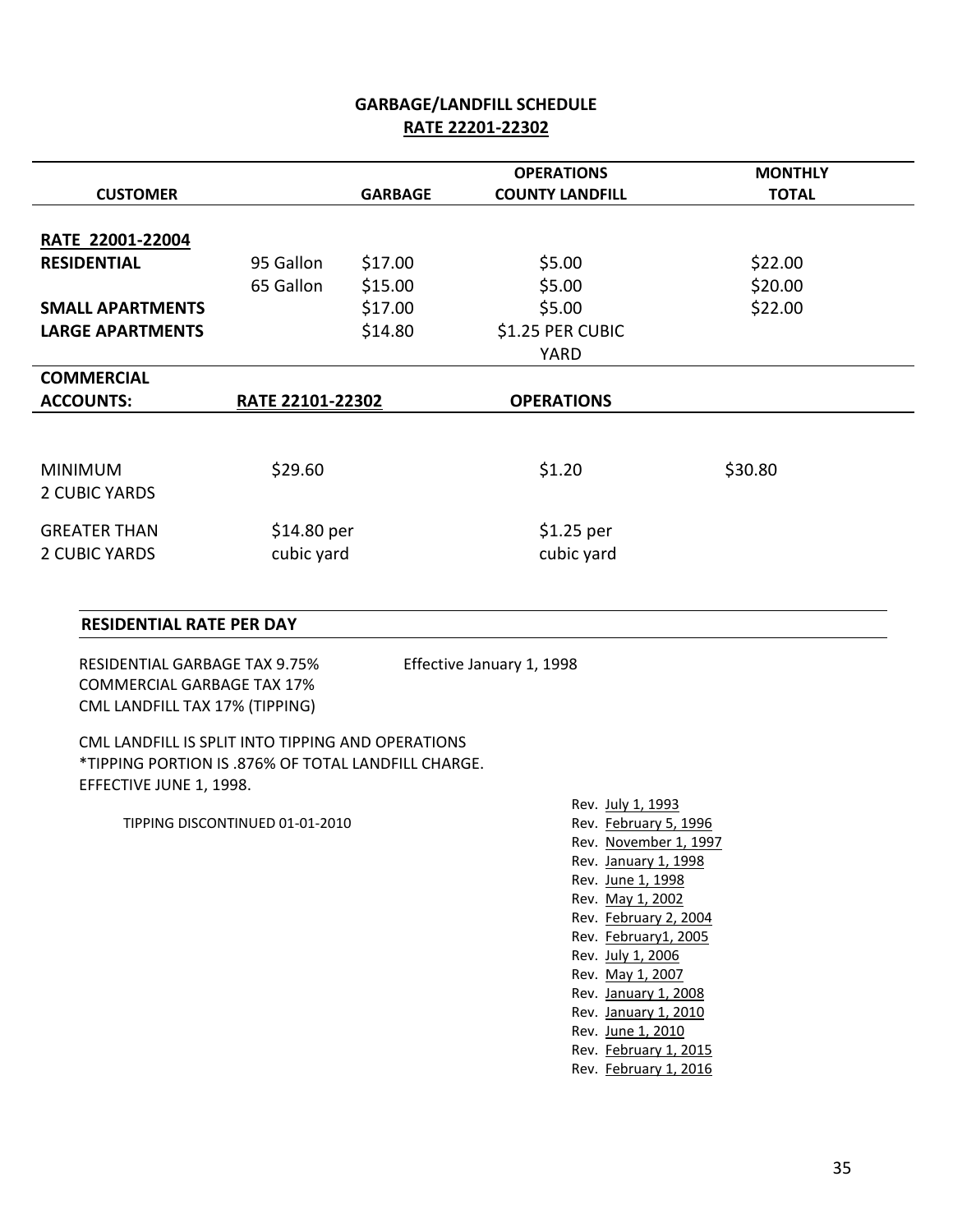# **2019 UNIT (BLOCK) BASE CHARGE CALCULATIONS**

**Meter blocking is a calculation procedure in our Utility Billing Application which is used to determine the proper revenue which is due when multiple tenants are serviced through a single meter**. The need for this type of billing arises because our Utility Billing rate charts are set up for single service users. Since we have a number of accounts where multiple tenants are serviced through a single meter, the need for unit (block) billing arises.

The calculation procedure for unit (block) billing is explained here in steps. There are also a number of examples included.

# **UNIT BILLING**

|                                                    |                             | <b>EXAMPLE 1:</b> |
|----------------------------------------------------|-----------------------------|-------------------|
| <b>ELECTRIC</b> - BASE RESIDENTIAL<br>$UNITS = 60$ |                             |                   |
| ELECTRIC BASE CHARGE PER UNIT (BLOCK)              |                             | \$11.73           |
| <b>Unit (Block) Billing</b>                        | $60 \times 11.73 = $703.80$ |                   |
|                                                    |                             | <b>EXAMPLE 2:</b> |
| <b>GAS</b> - BASE RESIDENTIAL<br>$UNITS = 60$      |                             |                   |
| GAS BASE CHARGE PER UNIT (BLOCK)                   |                             | \$10.50           |
| <b>GAS</b> - RESIDENTIAL RATE                      |                             |                   |
| <b>Unit (Block) Billing</b>                        | $60 \times $10.50 = 630.00$ |                   |
|                                                    |                             |                   |
|                                                    |                             | <b>EXAMPLE 3:</b> |
| <b>WATER</b> – BASE RESIDENTIAL<br>$UNITS = 60$    |                             |                   |
| WATER BASE CHARGE PER UNIT (BLOCK)                 |                             | \$16.63           |
| <b>Unit (Block) Billing</b>                        | $60 \times 16.63 = $997.80$ |                   |
|                                                    |                             |                   |
|                                                    |                             | <b>EXAMPLE 4:</b> |
| <b>SEWER</b> - BASE RESIDENTIAL<br>$UNITS = 60$    |                             |                   |
| SEWER BASE CHARGE PER UNIT (BLOCK)                 |                             | \$15.25           |
| <b>Unit (Block) Billing</b>                        | $60 X 15.25 = $915.00$      |                   |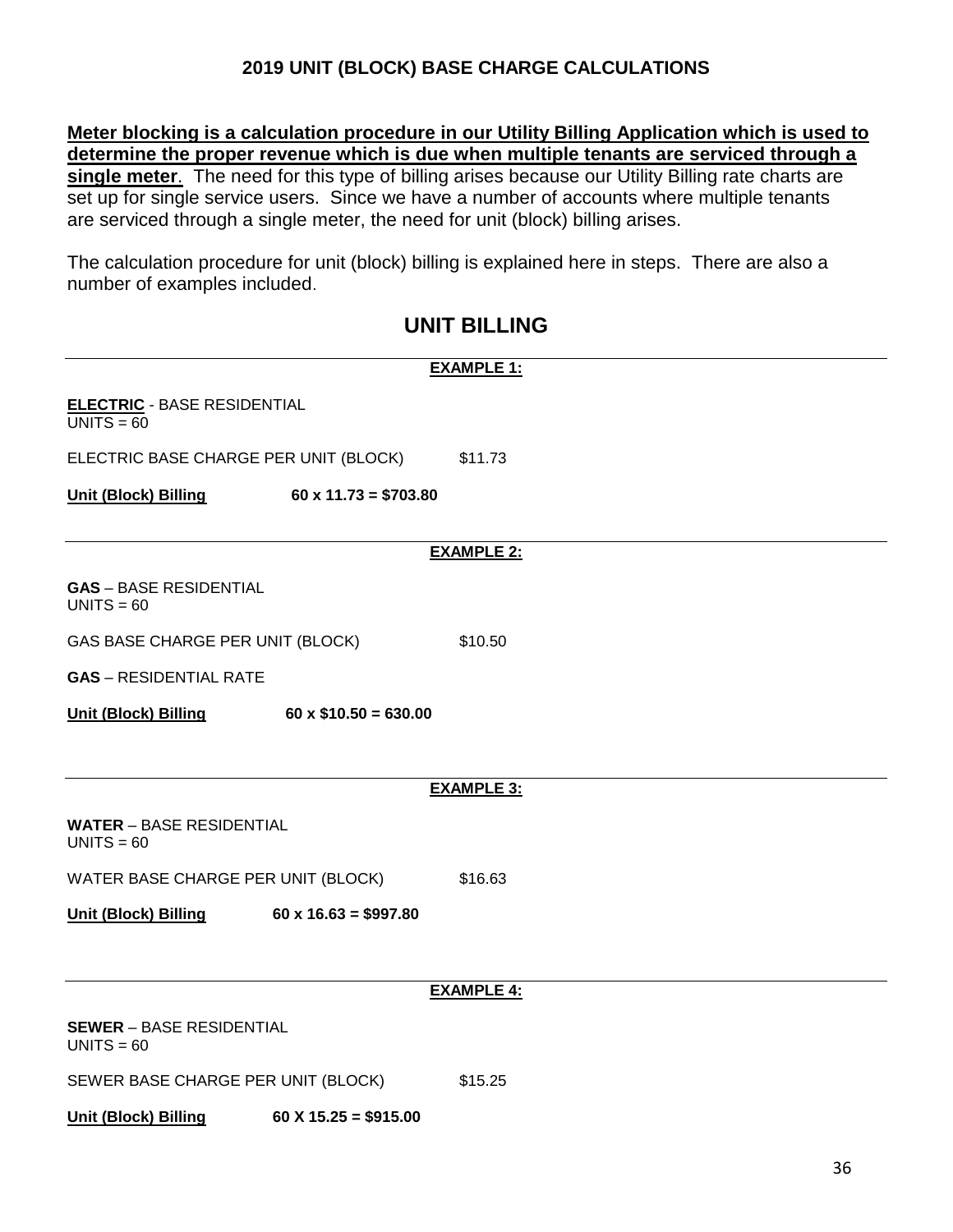# PUBLIC UTILITIES COMMISSION HIBBING, MINNESOTA \*RATE SCHEDULE\*

# **Electric - Gas – Water - Steam – Sewer/Landfill** Effective March 1, 1982

| GENERAL RATE PROVISIONS EFFECTIVE DATE OCT. 15, 1978; JUNE 12,<br>2001; JAN. 1, 2004; NOV. 1 2009                                                                                                                                                                                                                                                        |                                                                                                                                                                                                                                                                                                                                                                                                                                      |
|----------------------------------------------------------------------------------------------------------------------------------------------------------------------------------------------------------------------------------------------------------------------------------------------------------------------------------------------------------|--------------------------------------------------------------------------------------------------------------------------------------------------------------------------------------------------------------------------------------------------------------------------------------------------------------------------------------------------------------------------------------------------------------------------------------|
|                                                                                                                                                                                                                                                                                                                                                          |                                                                                                                                                                                                                                                                                                                                                                                                                                      |
| <b>ELECTRIC</b>                                                                                                                                                                                                                                                                                                                                          | <b>GAS</b>                                                                                                                                                                                                                                                                                                                                                                                                                           |
| ELECTRIC SERVICE (Residential Service Rates 1001, 1002, 1203) FEB. 1,<br>1980; MAR. 1, 1982; APR. 1, 1992; NOV. 1, 1993; APR. 4, 1995; JAN. 1,<br>1997; JAN. 1, 2002; JAN. 1, 2003; JAN. 1, 2004; JAN. 1, 2005; JAN 1,<br>2006; JAN. 1, 2008; JAN. 1, 2009; JUNE 1 2009; JAN. 1 2013; JAN. 1 2015;<br>JAN. 1 2016; JULY 1 2016; JAN. 1 2017; JAN 1, 2018 | FIRM GAS SERVICE (Residential Rate 10001 & 10002) FEB. 1, 1980; MAR.<br>1, 1982; NOV. 1, 1993; JAN. 1, 1997; JAN. 1, 2001; Cycle 12-JAN. 2002; JAN.<br>1, 2005; JAN. 1, 2006; JAN. 1, 2009; JAN 1, 2009; JUNE 1, 2009; JAN 1,<br>2013; JAN. 1 2015; JAN 1, 2017; JAN. 1, 2018                                                                                                                                                        |
| PURCHASE POWER ACQUISITION ADJUSTMENT<br>Effective OCT. 15, 1978; NOV. 20 1978; NOV. 10, 2015; JAN. 1 2016; JAN.<br>1, 2017                                                                                                                                                                                                                              | FIRM GAS SERVICE (Commercial Rate 10501 & 10502) Effective date Oct.<br>15, 1978; FEB 1, 1980; MAR 1, 1982; NOV 1, 1993; JAN 1, 1997; JAN 1,<br>2000; CYCLE 12-JAN. 2001; JAN 1, 2005; JAN. 1, 2006; JAN. 1, 2009; JUNE 1,<br>2009; JAN. 1, 2013; JAN. 1, 2015; JAN. 1, 2017; JAN. 1, 2018                                                                                                                                           |
| <b>ELECTRIC SERVICE (Commercial Rate 2001)</b><br>FEB. 1, 1980; MAR. 1, 1982; APR. 1, 1990; NOV. 1, 1993; APR. 4, 1995;<br>JAN. 1, 1997; JAN. 1, 2002; JAN. 1, 2003; JAN. 1, 2004; JAN. 1, 2005; JAN.<br>1, 2006; JAN. 1, 2008; JAN. 1, 2009" JUNE 1, 2009; JAN. 1 2013; JAN. 1<br>2015; JAN. 1 2016; JAN. 1, 2017; JAN. 1 2018                          | INTERRUPTIBLE GAS SERVICE (Rate 11001)<br>FEB. 1, 1980; MAR. 1, 1982; NOV. 1, 1993; JAN. 1, 1997; JAN. 1, 2000; Cycle<br>12-JAN. 2001; JAN. 1, 2005; JAN. 1, 2006; JAN. 1, 2009; JUNE 1, 2009; JAN.<br>1, 2015; JAN 1, 2017; JAN. 1, 2018                                                                                                                                                                                            |
| NET ENERGY (Rate 2002)<br>Jan. 1, 2010                                                                                                                                                                                                                                                                                                                   | INTERRUPTIBLE GAS SERVICE (Rate 11002) Effective February 16, 1993;<br>NOV. 1, 1993; JAN. 1, 1997; JAN. 1, 2000; Cycle 12-JAN. 2001; JAN. 1, 2005;<br>JAN. 1, 2006; DISCONTINUED JAN. 1, 2009                                                                                                                                                                                                                                        |
| <b>SMALL POWER SERVICE (Commercial Rate 3001)</b><br>FEB. 1, 1980; MAR. 1, 1982; APR. 1, 1990; NOV. 1, 1993; APR. 4, 1995;<br>JAN. 1, 1997; JAN. 1, 2002; JAN. 1, 2003; JAN. 1, 2004; JAN. 1, 2005; JAN.<br>1, 2006; JAN. 1, 2008; JAN. 1, 2009; JAN. 1, 2013; JAN. 1, 2015; JAN. 1<br>2016; JULY 1, 2016; JAN. 1 2017; JAN. 1, 2018                     | PURCHASED GAS ADJUSTMENT (Rates 11501-11503) OCT 15, 1978; FEB.<br>1, 1980; MAR. 1, 1982; JAN. 1, 1997; JAN. 1, 1998                                                                                                                                                                                                                                                                                                                 |
| <b>POWER SERVICE (Commercial Rate 2501)</b><br>FEB. 1, 1980; MAR. 1, 1982; APR. 1, 1990; NOV. 1, 1993; APR. 1, 1995;<br>JAN. 1, 1997; JAN. 1, 2002; JAN. 1, 2003; JAN. 1, 2004; JAN. 1, 2005; JAN.<br>1, 2006; JAN. 1, 2008; JAN. 1, 2009; JAN. 1, 2013; JAN. 1 2015; JAN. 1,<br>2016; JULY 1, 2016; JAN 1, 2017; JAN. 1, 2018                           | <b>WATER</b>                                                                                                                                                                                                                                                                                                                                                                                                                         |
| LARGE POWER SERVICE (Commercial Rate 3501)<br>FEB. 1, 1980; MAR. 1, 1982; APR. 1, 1990; NOV. 1, 1993; APR. 4, 1995;<br>JAN. 1, 2002; JAN. 1, 2003; JAN. 1, 2004; JAN. 1, 2005; JAN. 1, 2006; JAN.<br>1, 2008; JAN. 1, 2009; JAN. 1, 2013; JAN. 1, 2015; JAN. 1 2016; JAN. 1,<br>2017; JAN. 1, 2018                                                       | WATER-GENERAL SERVICE (Residential Rate 18001) OCT. 15, 1978; FEB. 1,<br>1980; MAR. 1, 1982; FEB. 1, 1984; JUN. 1, 1988; NOV. 1, 1993; APR. 4,<br>1995; MAY 1, 1996; JAN. 1, 2001; JAN. 1, 2002; JAN. 1, 2003; JAN. 1, 2004;<br>JAN. 1, 2005; JAN. 1, 2006; JAN. 1, 2007; JAN. 1, 2008; JAN. 1, 2009; JUNE<br>1, 2009; JAN. 1 2013; JAN. 1, 2015; JAN. 1, 2016; JULY 1, 2016; JAN. 1,<br>2017; JAN. 1, 2018; FEB. 13, 2019           |
| CIP (Conservation Improvement Program)(Rate 5901)<br><b>January 1, 2007</b>                                                                                                                                                                                                                                                                              | WATER-GENERAL SERVICE (Commercial Rate 18002)<br>OCT. 1, 1978; FEB. 1, 1980; MAR. 1, 1982; FEB. 1, 1984; JUN. 1, 1988; NOV.<br>1, 1993; APR. 4, 1995; MAY 1, 1996; JAN. 1, 2001; JAN. 1, 2002; JAN. 1,<br>2003; JAN. 1, 2004; JAN. 1, 2005; JAN. 1, 2006; JAN. 1, 2007; JAN. 1, 2008;<br>JAN. 1, 2009; JUNE 1, 2009; JAN. 1 2013; JAN. 1, 2015; JAN. 1, 2016; JULY 1,<br>2016; JAN. 1, 2017; JAN. 1, 2018; FEB. 13, 2019             |
| SECURITY LIGHTING (Rate 6001-6402)<br>EFFECTIVE OCTOBER 15, 1978; FEB. 1, 1980;<br>MAR. 1, 1982; MAR. 1990; NOV. 1, 1993; JAN. 1, 2002; JAN. 1, 2003;<br>JAN. 1, 2004; JAN. 1, 2005; JAN. 1, 2008; JAN. 1, 2009; JAN. 1, 2015; JAN<br>1 2016; JULY 1, 2016; JAN 1 2017; JAN 1 2018                                                                       | WATER-GENERAL SERVICE (Residential Multi-Unit Rate 18005)<br>OCT. 1, 1978; FEB. 1, 1980; MAR. 1, 1982; FEB. 1, 1984; JUN. 1, 1988; NOV.<br>1, 1993; APR. 4, 1995; MAY 1, 1996; JAN. 1, 2001; JAN. 1, 2002; JAN. 1,<br>2003; JAN. 1, 2004; JAN. 1, 2005; JAN. 1, 2006; JAN. 1, 2007; JAN. 1, 2008;<br>JAN. 1, 2009; JUNE 1, 2009; JAN. 1 2013; JAN. 1, 2015; JAN. 1, 2016; JULY 1,<br>2016; JAN. 1, 2017; JAN. 1, 2018; FEB. 13, 2019 |
| <b>MUNICIPAL SERVICE (Rate 2011)</b><br>FEB. 1, 1980; MAR. 1, 1982; JAN. 1, 1983; APR. 1, 1990; NOV. 1, 1993;<br>APR. 4, 1995; JAN. 1, 1997; JAN. 1, 2002; JAN. 1, 2003; JAN. 1, 2004; JAN.<br>1, 2005; JAN. 1, 2006; JAN. 1, 2008; JAN. 1, 2009; JAN 1 2015; JAN 1<br>2016; JAN 1 2017; JAN 1 2018                                                      | WATER-WELLHEAD RATE (Rate 18501)<br>JUNE. 17, 2003; JAN 1, 2004; JAN. 1, 2005; JAN. 1, 2006; JAN. 1, 2007; JAN.<br>1, 2008; JAN. 1, 2009; JUNE 1, 2009; JAN. 1, 2013, JAN. 1, 2015; JAN. 1,<br>2016; JULY 1, 2016; JAN. 1, 2017; JAN. 1, 2018; FEB. 13, 2019                                                                                                                                                                         |
|                                                                                                                                                                                                                                                                                                                                                          | WATER SERVICE CONNECTION FEE RATE (Rate 18701) EFFECTIVE 1993;<br><b>JULY 1, 2006</b>                                                                                                                                                                                                                                                                                                                                                |
| <b>SEWER</b>                                                                                                                                                                                                                                                                                                                                             |                                                                                                                                                                                                                                                                                                                                                                                                                                      |